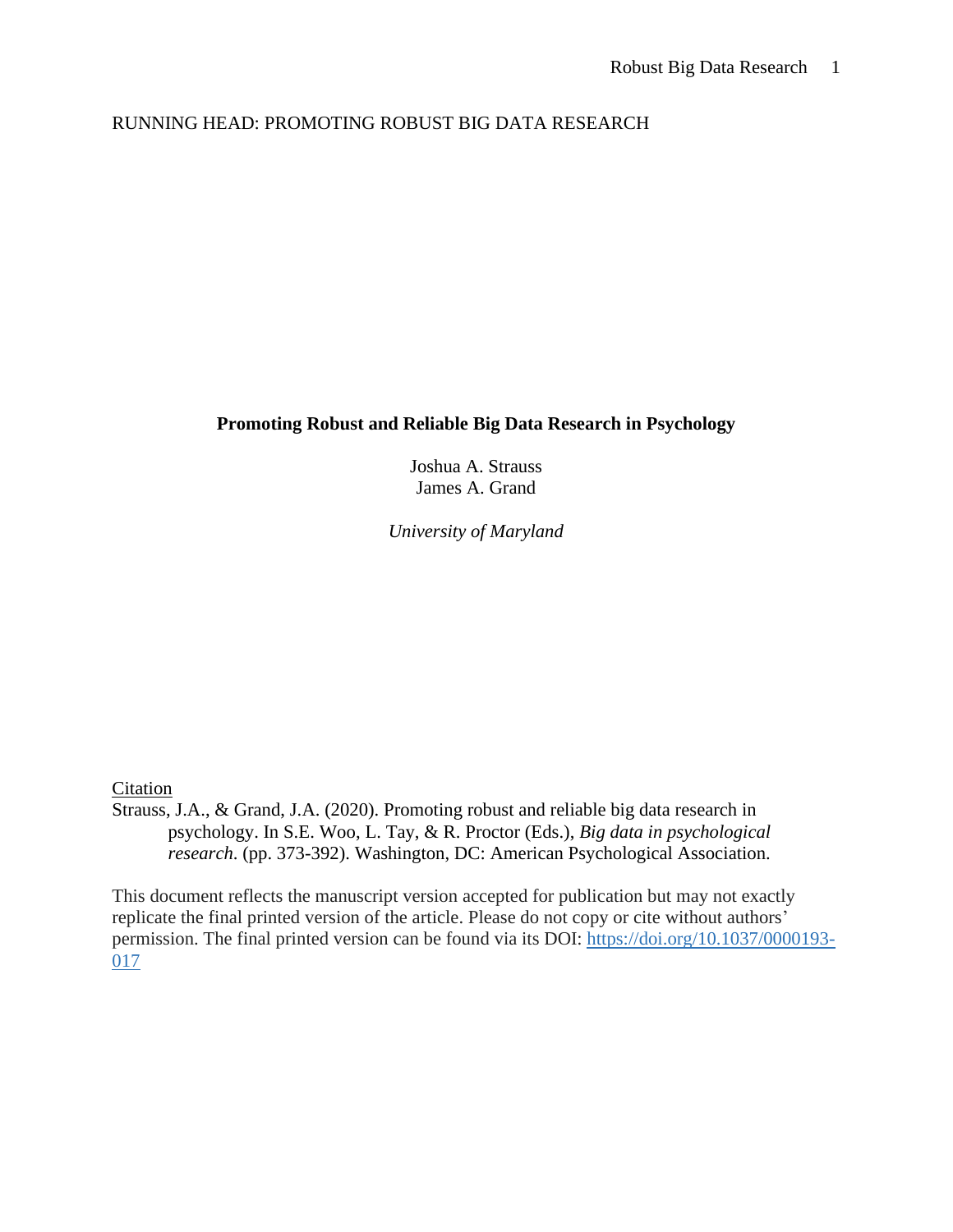Imagine being tasked with constructing the table of contents for a book whose goal was to summarize the trends, developments, and themes that defined psychological science over the past fifty years. When considering how to describe the past decade, one would be hard pressed to choose between the *rise of computational social science* (including Big Data research) and matters of *robust and reliable science* as the titular focus. In some respects, these topics have found themselves intertwined. For example, the accumulation and analysis of largescale replication datasets has been used as a tool for demonstrating concerns regarding the robustness of published findings in psychology (e.g., Camerer et al., 2018; Klein et al., 2014; Open Science Collaboration, 2015). However, increasing the volume of data used to examine psychological phenomena hardly registers on the scale of what excites most about the advent of Big Data and a more computationally-oriented social science. Interest in these new frontiers is encapsulated by the promise of new discoveries, insights, and the development of predictive tools for understanding human affect, behavior, and cognition that can be used to shape future knowledge generation and policy decisions.

Unfortunately, the excitement and potential of Big Data analytics and computational social science makes it all too easy to lose sight of the issues that have contributed to worries regarding the reliability and robustness of psychological research in general. Lazer, Kennedy, King, and Vespignani (2014) coined the term "Big Data hubris" to reflect the implicit belief that the use of large datasets and sophisticated analyses provides researchers license to relax principles of scientific rigor such as accurate measurement, construct validity, and reliability. Similar concerns have also been raised regarding replicability and reproducibility in Big Data research. For example, Leetaru (2017) recounts the many methodological challenges faced in attempting to replicate Big Data research, such as determining whether an original and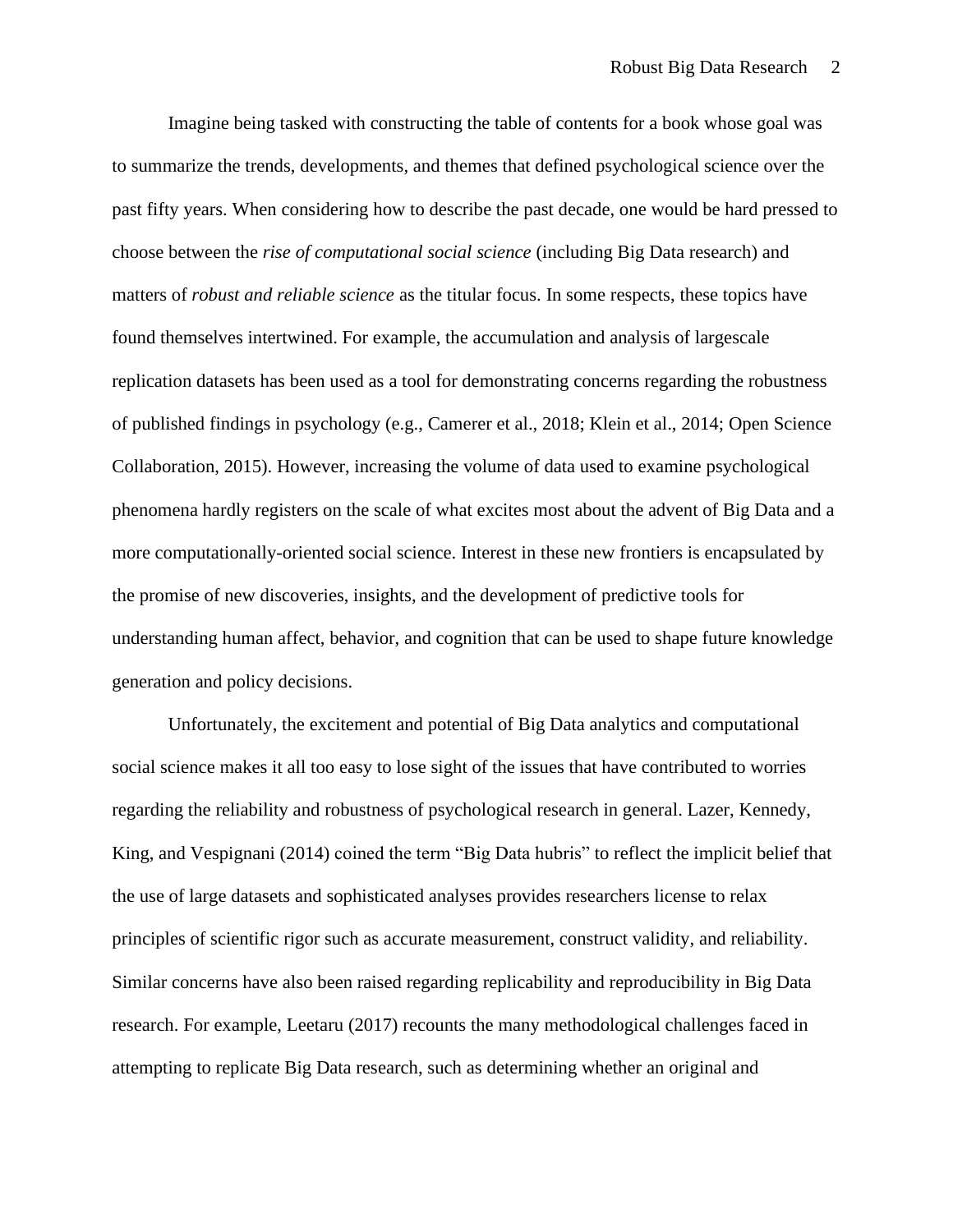replication dataset are equivalent and whether or how the decisions/algorithms used by a researcher to collect, organize, and analyze Big Data can even be effectively reproduced. Still others have raised concerns regarding the transparency of Big Data research, in addition to more complex issues regarding societal and technical infrastructures (ever-changing government policies and business practices that influence data quality, programmers/developers dynamically restructuring data and data access protocols, etc.; Boyd & Crawford, 2012; Lazer et al., 2014).

These points should give pause to even the strongest advocates of Big Data analytics to consider how its unique strengths can be leveraged to advance psychological science and practice without repeating the sins of our past. The focus of the present chapter thus concerns a critical question—what can Big Data and computational social science do to improve the likelihood that its research meets emerging criteria for robust and reliable psychological science? In reflecting on this topic, we have elected not to debate the merits of specific methodologies and analyses available to Big Data researchers or when computational approaches may be more or less appropriate. These are clearly important matters; however, our intention is to discuss and provide guidance applicable to establishing norms and standardized practices for the conduct, reporting, and dissemination of Big Data research. We begin by first describing what we believe are the characteristics of a robust Big Data science and some of the more significant challenges for meeting these demands. The remainder of the chapter then focuses on three issues related to scientific credibility that have been frequent topics of discussion in psychology (hypothesizing after results are known (HARKing), questionable research practices (QRPs), and replicability/reproducibility, describing their relevance to Big Data research, and offering recommendations for facilitating reliable and robust contributions of Big Data science to psychology.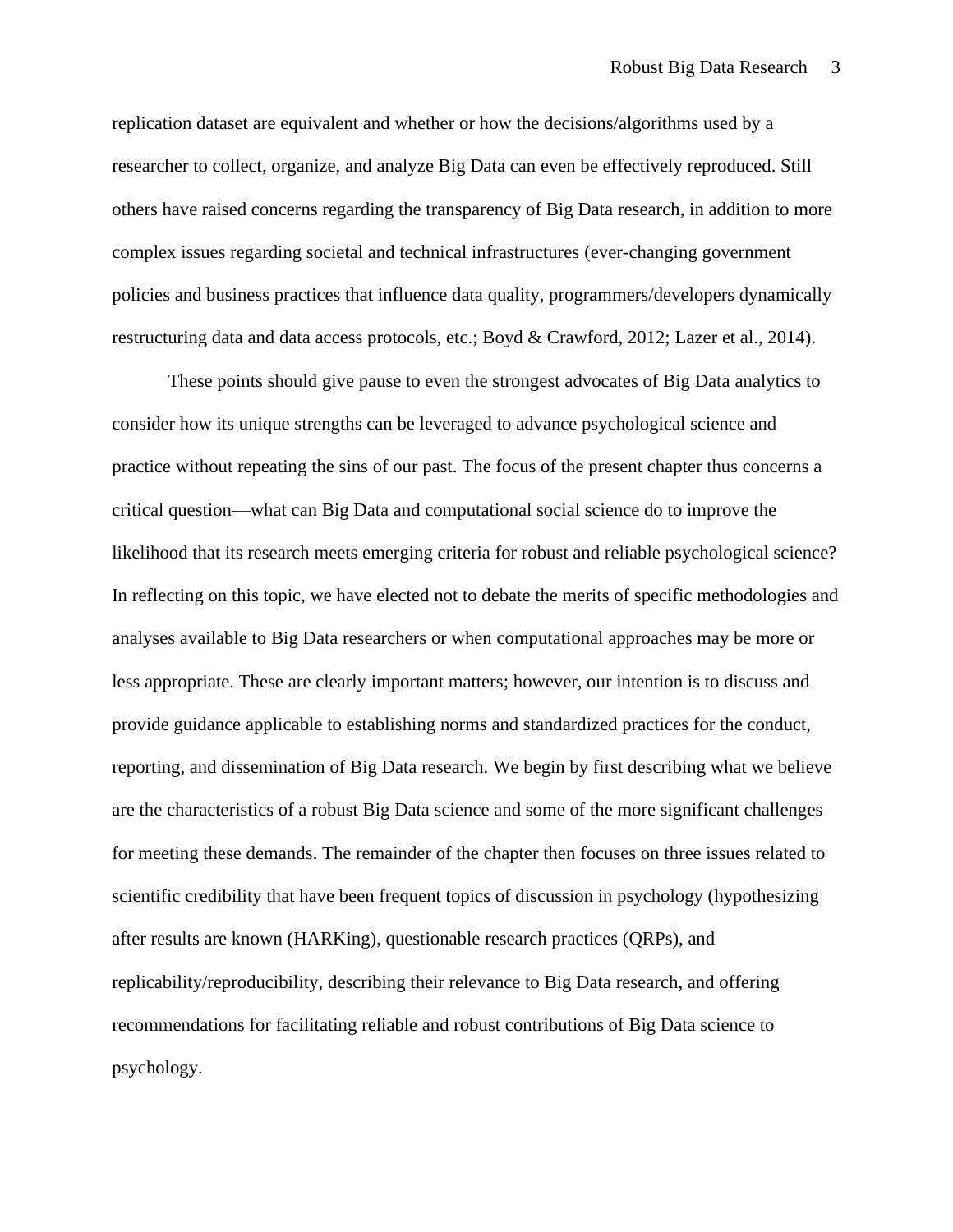#### **What Makes a Science Robust?**

Although the replicability and reproducibility of findings in the social and psychological sciences has seemingly received the most widespread attention (Camerer et al., 2018; Fanelli, 2010a; Klein et al., 2014; Open Science Collaboration, 2015), virtually all disciplines of science wrestle with similar issues (e.g., Fanelli, 2009, 2011; Ioannidis, 2005a, 2005b; Marcus, 2014; Rubin, 2011). A great deal has already been written regarding the purported causes of the "credibility crisis" in science, including how both top-down/environmental forces (e.g., "publish or perish" norms and incentive structures in academia) and bottom-up/individual behaviors (e.g., engaging in research practices to "game" the system) across a variety of stakeholders in the scientific enterprise can collectively impact the trustworthiness of research (National Academies of Sciences, Engineering, & Medicine, 2017). Rather than reiterate those points again, we wish to adopt a more aspirational lens that elaborates what we believe constitutes a robust and reliable scientific field of inquiry and consider what that vision entails for research involving Big Data methods and analytics.

To frame this discussion, we rely on the defining characteristics of a robust science proposed by Grand, Rogelberg, Allen, et al. (2018). As opposed to a checklist or set of standards for judging individual researchers or pieces of scholarship, these characteristics are intended to distill the values that reflect "better science" (Grote, 2016) and serve as markers for evaluating how decisions, policies, resources, and/or practices intended to improve scientific credibility contribute to that goal. In the sections below, we define and apply these characteristics to research conducted using Big Data approaches. Table 1 provides a summary of this discussion. **Robust Big Data Science should be** *relevant*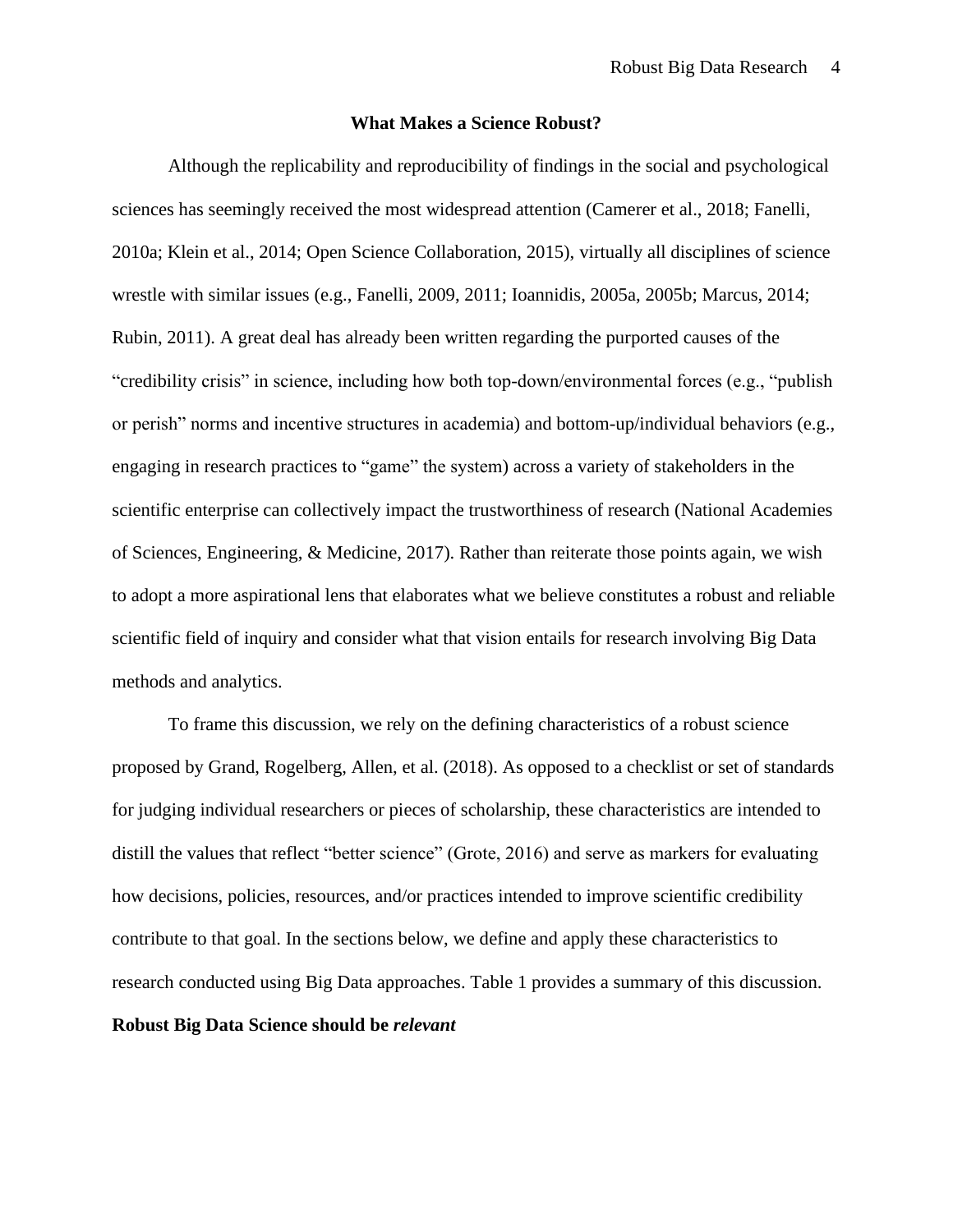Grand, Rogelberg, Allen, et al. (2018) characterize relevance with respect to the utility of the research generated by a science. Specifically, a more robust science is one in which the knowledge produced by a discipline improves understanding of the natural world, can be used to address important needs, and builds towards contributions that benefit society. In many ways, the principle of relevance concerns the extent to which scientific outputs are problem-focused, solution-oriented, and attempt to "do good." Big Data applications should seemingly adhere to this principle well given that they are frequently described as tools for extracting evidence-based insights into complex and often intractable problem domains (e.g., Kim, Trimi, & Chung, 2014; Ryan & Herleman, 2015). However, when the generation of such insights occurs through inductive/exploratory methods (e.g., unsupervised learning techniques) and through the use of data sources/models not designed with an eye towards drawing the intended inferential claims or maintaining individual protections, the relevance and applicability of such knowledge should be appropriately vetted.

Lazer et al. (2014) provide an excellent commentary and case study on this challenge for Big Data research in the context of estimating the prevalence of flu cases using Google search activity. Developing a model capable of automatically and in near-real time predicting flu outbreaks is an admirable scientific pursuit with clear implications for positively influencing healthcare practice and policies. However, the Big Data model was frequently outperformed by and resulted in systematically biased overestimations compared to existing models that used and analyzed data using more "traditional" methods (e.g., local laboratory surveillance reports collected by the Centers for Disease Control and Prevention, simple time-lagged regression). Lazer et al. (2014) suggest this case study offers a number of important lessons into ensuring the relevance, utility, and trustworthiness of Big Data research and applications, including the need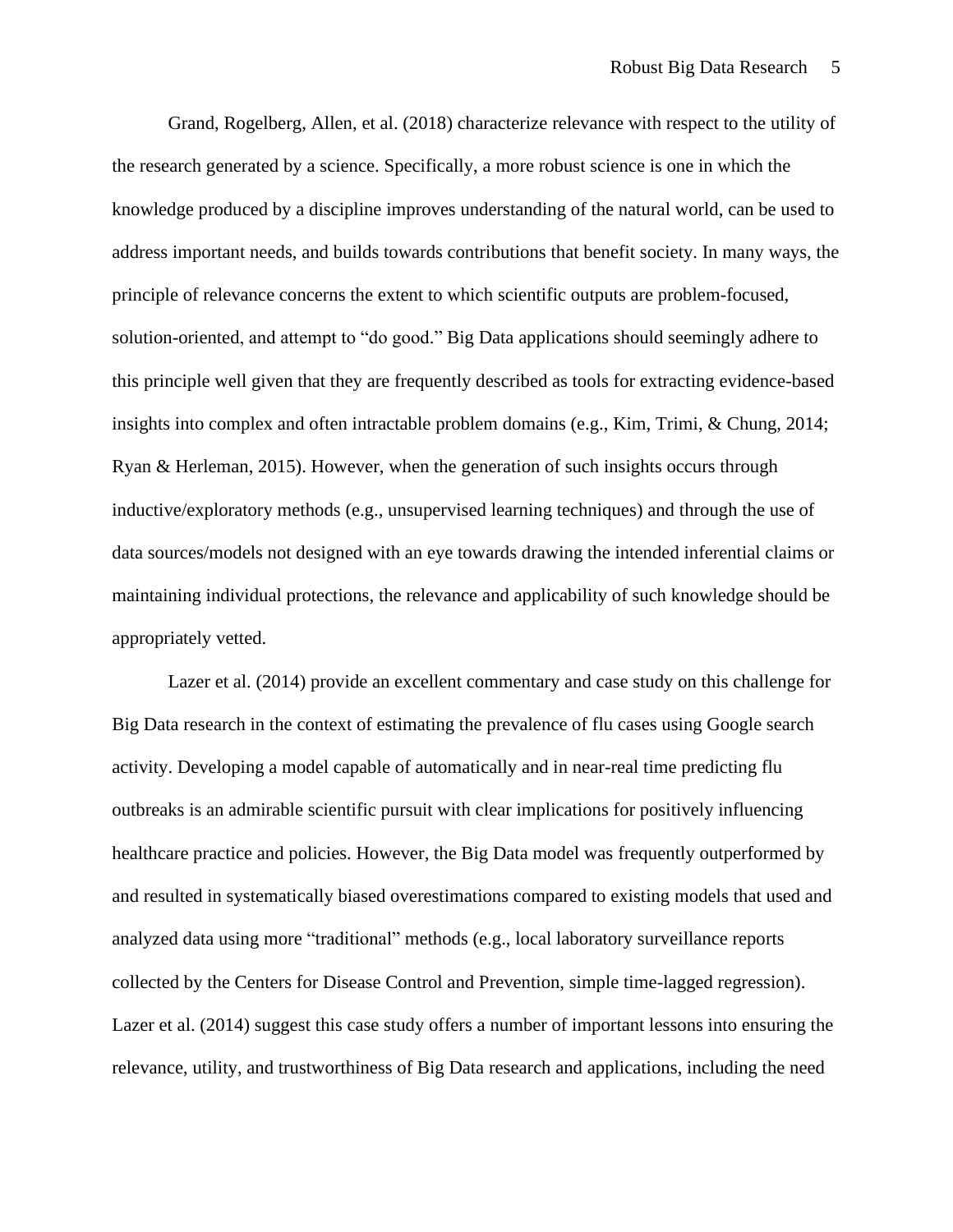to establish whether, how, and why the insights produced by these techniques improve upon existing knowledge. We echo this sentiment and the position that ensuring a robust Big Data science is relevant requires researchers explicate and monitor the purpose of their investigations (e.g., confirmatory vs. exploratory) and make concerted efforts to verify the veracity of proposed conclusions through multiple means.

## **Robust Big Data Science should be** *rigorous*

Rigor is reflected by the extent to which core constructs and variables are operationalized with precision, the methodologies used to gather observations are free from error/bias, data are acquired from samples that are representative and appropriate for desired inferences, and the analytical techniques used to model relationships within data meet required assumptions. Concerns with the rigor of Big Data science are among the most commonly discussed issues in the academic literature, with numerous authors citing the need for Big Data practitioners to more carefully evaluate the quality, appropriateness, and psychometric properties of data used to generate inferences (e.g., Boyd & Crawford, 2013; Braun & Kuljanin, 2015; Guzzo et al., 2015; Hilbert, 2016; Whelan & DuVernet, 2015). Guidance for promoting more rigorous Big Data research are beginning to emerge (e.g., Cai & Zhu, 2015; Landers, Brusso, Cavanaugh, & Collmus, 2016), and we suspect the rigor of Big Data approaches will continue to mature as standards and best practices emerge. Nevertheless, "Big Data hubris" (Lazer et al., 2014) and the failure to scrutinize the rigor of computational social science applications represents a clear threat to promoting a robust Big Data science as they compound the risk of generating inferences that are unreliable, unreproducible, and untrustworthy.

## **Robust Big Data Science should be** *replicated* **and** *accumulative/cumulative*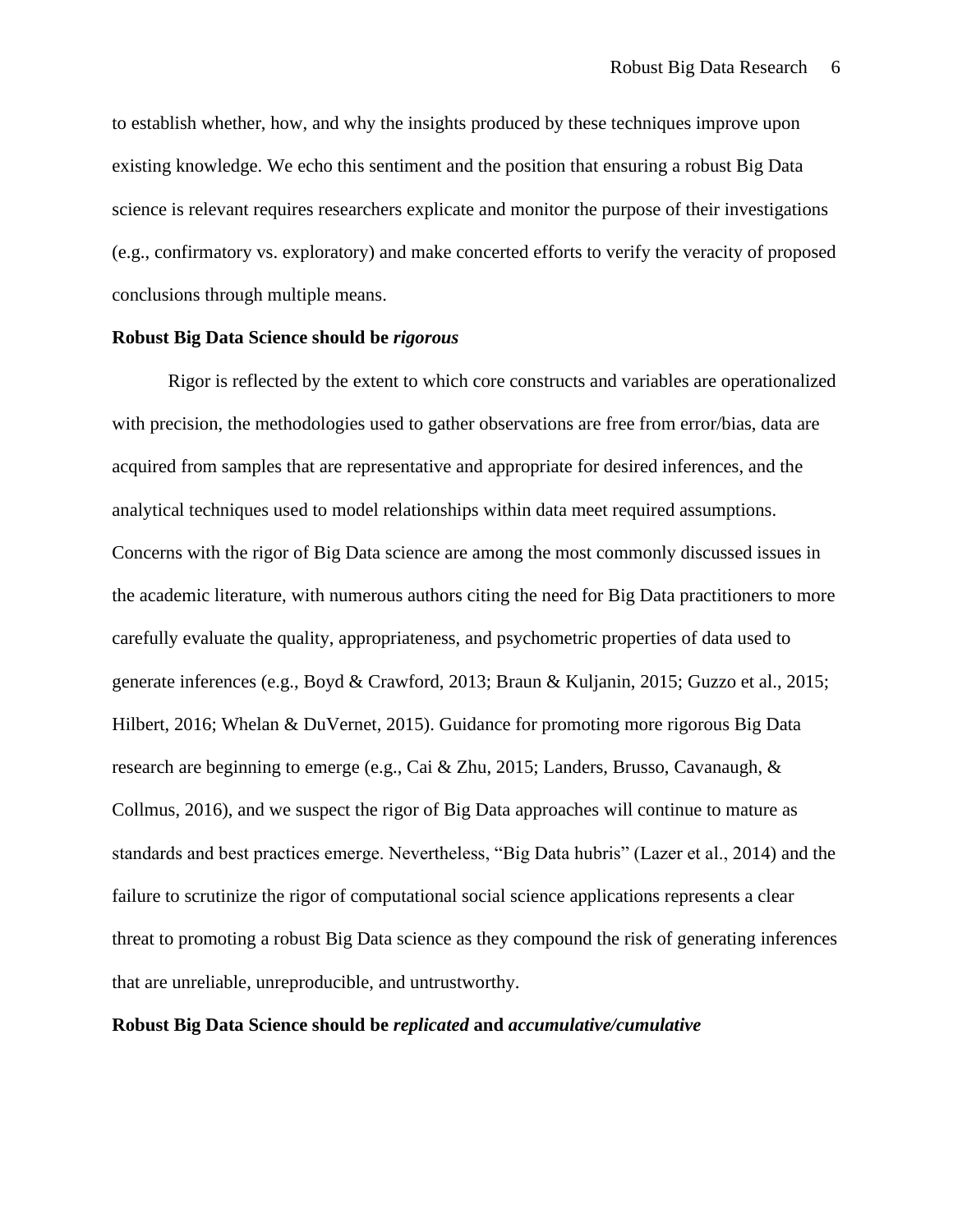Although there are subtle and important distinctions across these two characteristics of robust science, we discuss them collectively in the present treatment as they both speak to the trap of assuming that bigger/more data necessarily implies higher quality inferences (e.g., Boyd & Crawford, 2012; Guzzo et al., 2015; Landers et al., 2016; Lazer et al., 2014). Though many have opined that the replication of findings is the cornerstone of all science (e.g., Simons, 2014), what it means to "replicate" research is a more complicated question than many assume (Anderson & Maxwell, 2016; see also exchange between Gilbert, King, Pettigrew, & Wilson, 2016, and Anderson et al., 2016). The use of relatively small and underpowered sample sizes in psychological research is among the most common reasons why meta-scientists have so strongly advocated for replication studies in the past. While Big Data applications are much less likely to suffer from similar issues of statistical power, random error is not the only potential source of variance that replication efforts may address. Psychologists have long recognized that human affect, behavior, and cognition is responsive to situation, context, time, and myriad other factors that may vary across a set of observations. From this perspective then, even a single Big Data study may still represent an *n* of 1 (albeit a large *n* of 1). Furthermore, and consistent with the significance of rigor to robust science, replicating and/or collecting vast amounts of data using "poorly designed" research (e.g., questionable operationalization of core constructs, use of psychometrically deficient measures, failing to consider the representativeness of a sample for inferences) adds rather than reduces uncertainty around inferences. Consequently, if a critical goal of science is to advance understanding of the natural world, replication should be viewed as efforts to accumulate as many *high quality* observations as possible for a relationship so as to establish the degree of confidence we should place in our cumulative knowledge. Big Data methods can clearly play an important and unique role in helping psychological science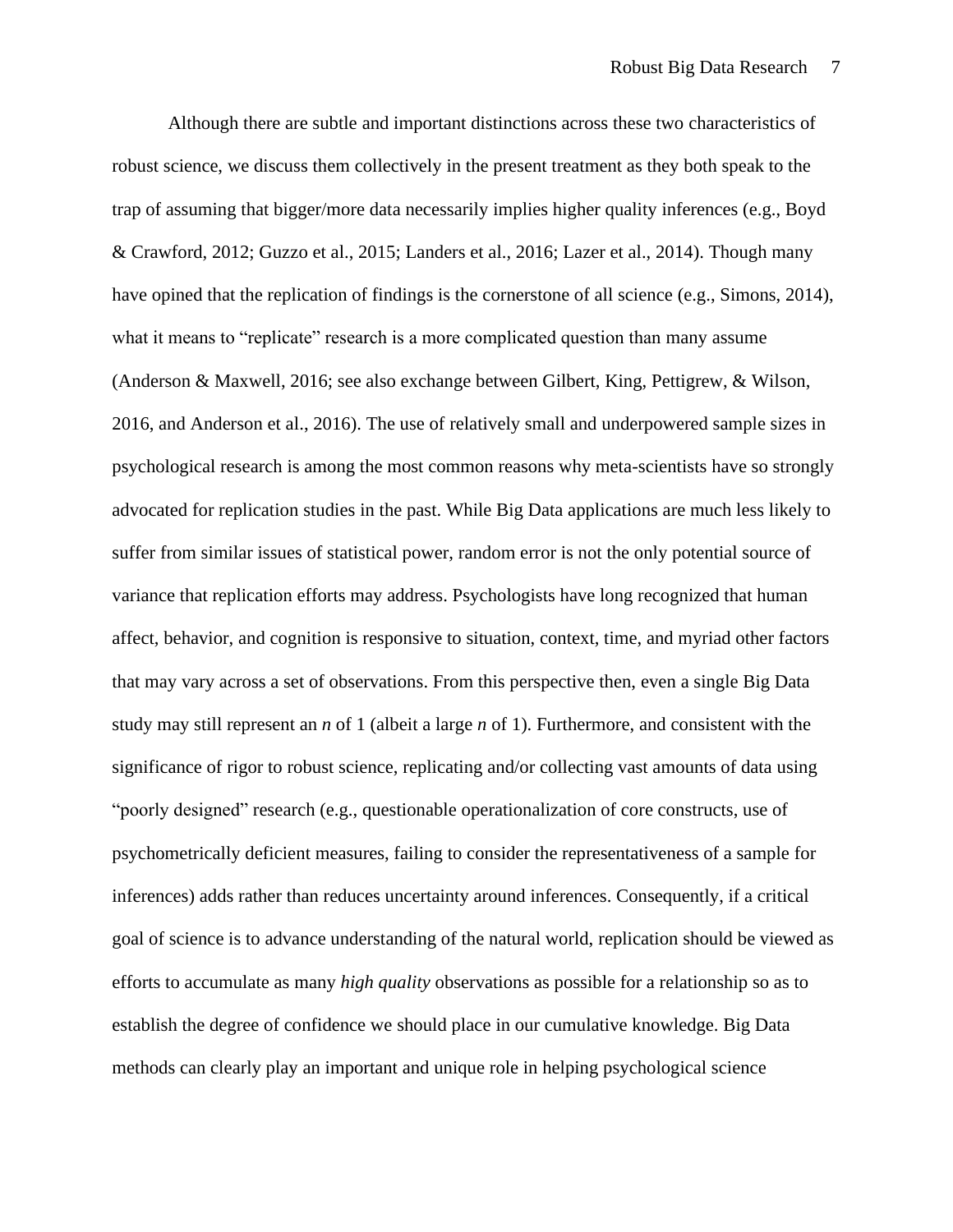accumulate such knowledge, but it does not preclude the importance of ensuring the reliability and reproducibility of Big Data results through both direct and conceptual replications.

#### **Robust Big Data Science should be** *transparent and open*

Transparency and openness in science is most directly embodied by efforts to share and disclose all data, materials, analyses, and hypotheses that comprise a research study with the scientific community (Nosek et al., 2015). There are many platforms available that have made sharing and accessing these items easy for both primary investigators and secondary consumers (e.g., Open Science Framework, [https://osf.io;](https://osf.io/) GitHub, [https://github.com;](https://github.com/) Dataverse, [https://dataverse.org\)](https://dataverse.org/), and the available features, interconnectivity among, and support for such outlets has continued to increase as more users adopt these technologies. However, fostering a transparent and open science goes beyond sharing data and materials; it also involves concerted efforts to detail the precise processes (i.e., methods/analyses) involved in the procurement and analysis of data rather than only the final outcomes of the research (Grand, Rogelberg, Banks, Landis, & Tonidandel, 2018). This is a particularly important target for promoting a robust Big Data science given that many decisions in the collection, aggregation, processing, wrangling, recording, storing, and analyzing of data can be ambiguous or opaque (Boyd & Crawford, 2012). To this end, we think it likely Big Data science would also benefit from participating in preregistration, registered reporting, and other similar mechanisms that place greater emphasis on how research questions will be addressed and inferences drawn (Cummings, 2013; Open Science Collaborative, 2015). Even when such options may be unavailable to the researcher, Big Data practitioners should make every effort to accurately and completely document all procedures that impact what goes into and out of analyses and make those data and computations available. Although relevant to all empirical research, we believe this principle carries even greater weight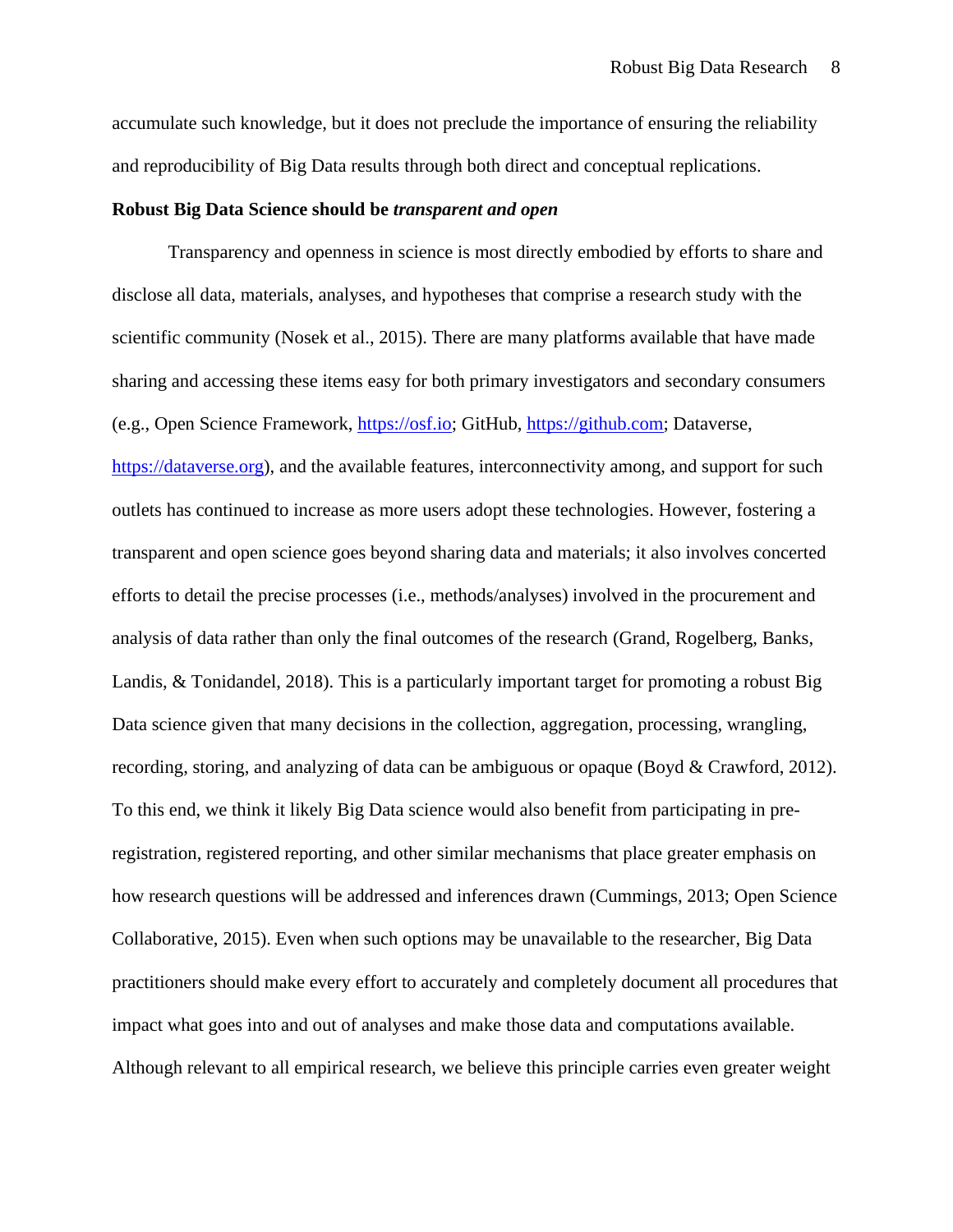for Big Data analytics that rely heavily on data rather than theory for insight generation (cf., Landers et al., 2016).

#### **Robust Big Data Science should be** *theory-oriented*

A defining feature of science versus other epistemological perspectives is the pursuit of evidence that helps bound, revise, falsify, and advance explanatory claims about the natural world. This definition does not mean that descriptive or correlational research (as might be pursued using unsupervised learning methods) are or should be valued less than research geared towards hypothesis testing or confirmation (as might be pursued using supervised learning methods). Instead, a theory-oriented science is one that builds towards a precise understanding of the magnitude, form, processes, and conditions that account for observed relationships (Edwards & Berry, 2010; Kozlowski, Chao, Grand, Braun, & Kuljanin, 2013). This goal is clearly served by both inductive and deductive perspectives. That said, we believe there is great and untapped potential for Big Data analytics to play a more significant role in efforts to develop and test theory in the psychological sciences than we have seen thus far. There are many examples in which Big Data analytics have demonstrated their unique power to extract intriguing signals from noisy data, but efforts to guide and/or situate this knowledge in the broader context of previous theory often occurs in a more retrospective/abductive manner or not at all. Leveraging the strengths of computational science methods to both generate and evaluate theory would greatly improve the capacity for a robust Big Data science. One area where we envision particularly exciting potential is through the use of Big Data techniques for advancing theory on the dynamic processes that unfold over time within persons and other levels of analysis (e.g., dyads, networks, teams, organizations; Braun & Kuljanin, 2015; Kozlowski et al., 2013; Lazer et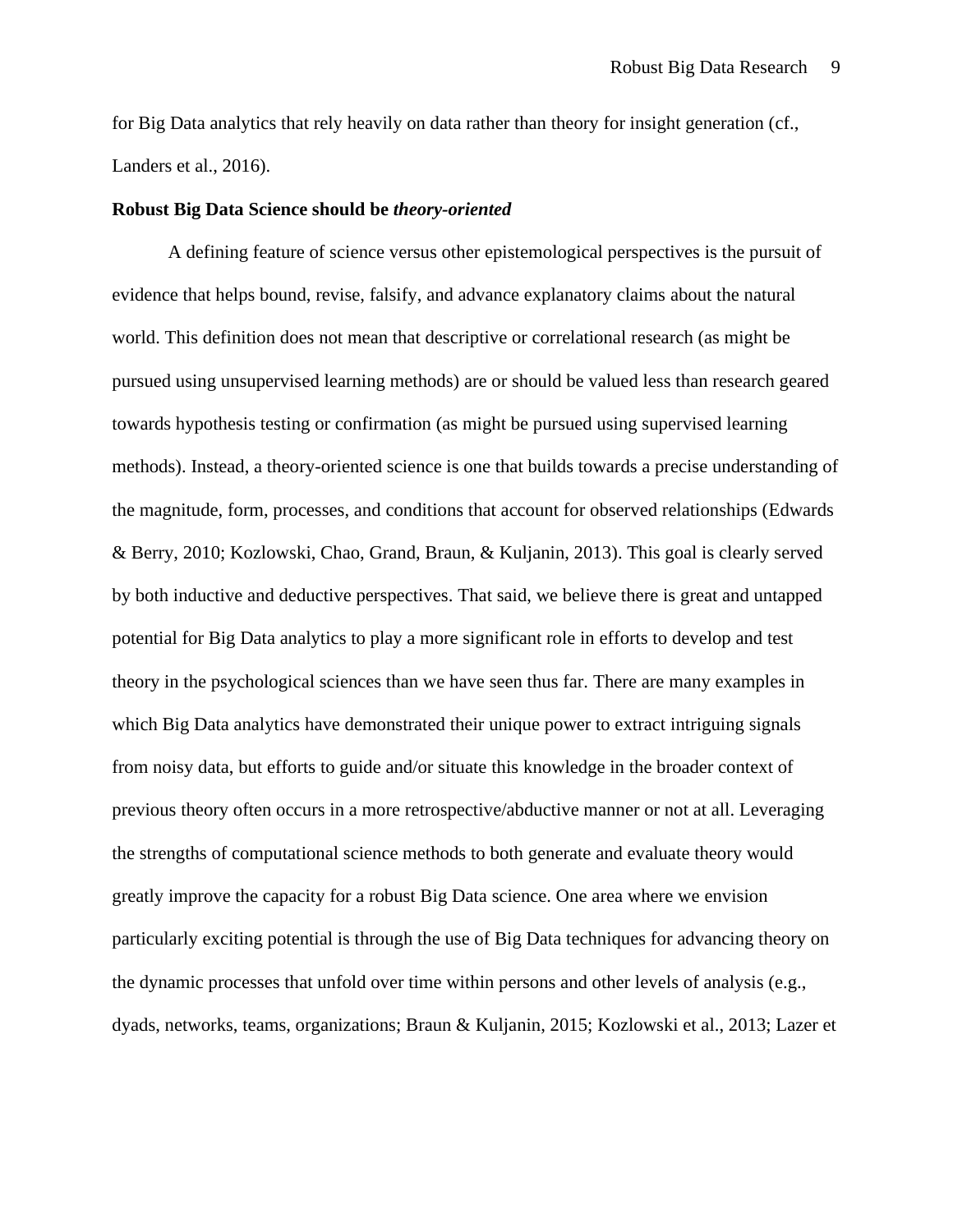al., 2009; see Kennedy & McComb, 2014, and Kozlowski, Chao, Chang, & Fernandez, 2016 for examples at the team-level).

In sum, creating and sustaining a robust scientific field of inquiry is facilitated when its contributors and stakeholders share similar aspirational values (Grand, Rogelberg, Allen, et al., 2018). Given that Big Data analytics is not a field "owned" or developed by a particular discipline, the users and producers of Big Data research hold a significant responsibility for ensuring that the knowledge generated through these methods is credible, reliable, and relevant. This is likely to be particularly important in the psychological sciences, where we suspect Big Data and computational social science techniques will be intriguing to many but actively pursued and well understood by only a small subset of researchers (Aiken & Hanges, 2015). As a result, the opportunities for self-correction, oversight, and peer evaluation—the traditional safeguards for ensuring scientific integrity—are likely more limited. Consequently, we now direct attention to issues that non-Big Data researchers frequently cite as threats to the reliability and credibility of science that we believe Big Data researchers in psychology should also attend to increase the likelihood their work actively contributes to a more robust psychological science.

#### **Avoiding Pitfalls and Encouraging a Robust Big Data Science in Psychology**

There are many stakeholders that contribute to the reliability and credibility of any scientific field (Grand, Rogelberg, Allen, et al., 2018; National Academies of Sciences, Engineering, & Medicine, 2017). However, researchers arguably hold the most central role as the first-line producers, disseminators, reviewers, and consumers of a field's knowledge. We consider three concerns commonly discussed in the broader psychological research literature hypothesizing after results are known (HARKing), questionable research practices (QRPs), and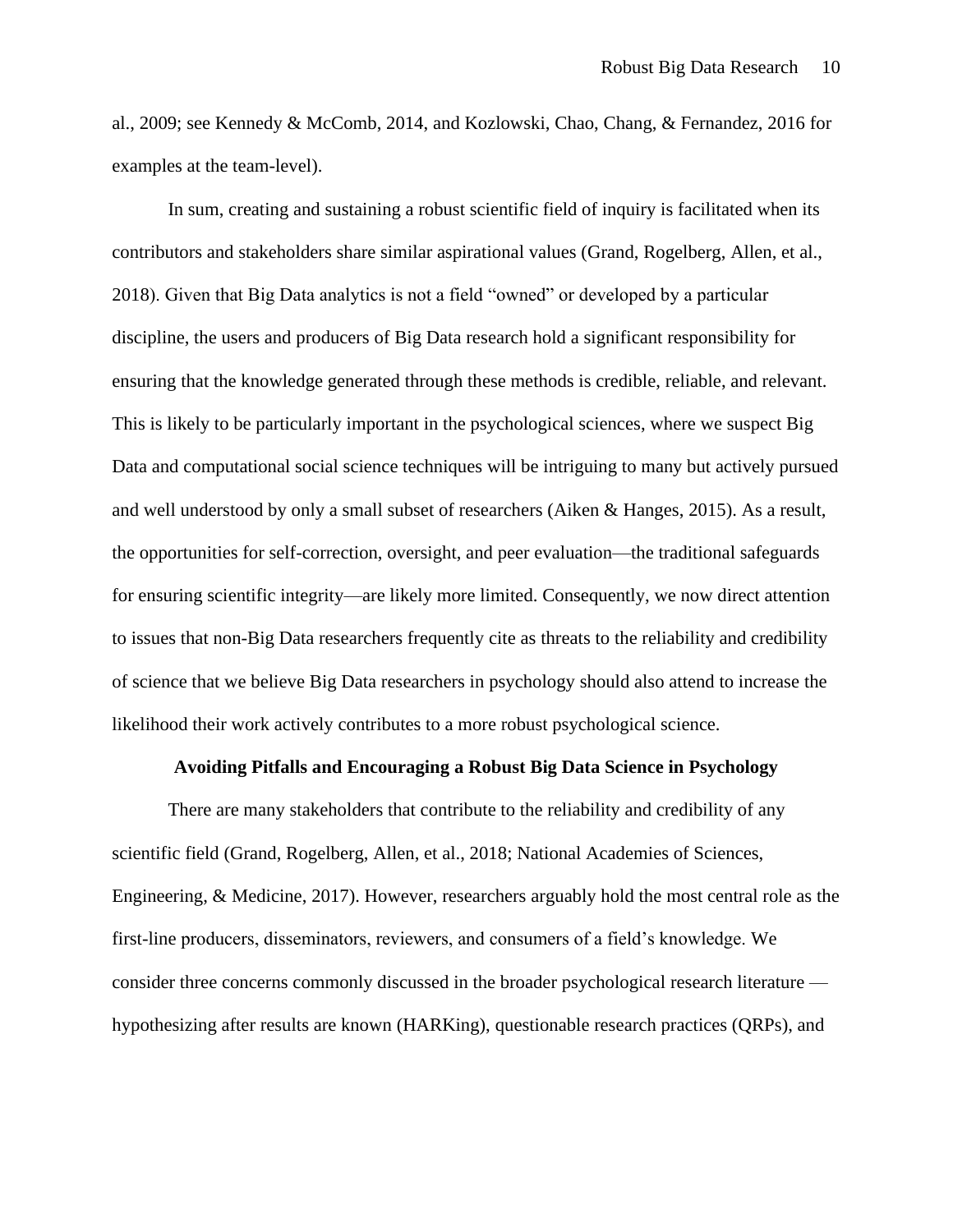replicability/reproducibility—by describing how these concerns might manifest and offering suggestions for minimizing their proliferation in Big Data research.

#### **Hypothesizing after Results are Known (HARKing)**

HARKing was originally characterized as the addition or removal of predictions from a research paper once the researcher is aware of the pattern of findings in collected data (Kerr, 1998). This conceptualization has expanded in recent years to more broadly encompass attempts to change and/or redevelop one's hypotheses or proposed theoretical rationale for hypotheses after seeing the results of statistical analyses. For example, a commonly described form of HARKing involves "cherry-picking" statistically significant results and then weaving together (post hoc) a convincing narrative in the introduction to a paper that implies such findings were predicted, consistent with theoretical rationale, and can be packaged into a coherent whole (Banks et al., 2016; Hollenbeck & Wright, 2017).

HARKing holds numerous negative consequences for a scientific discipline. Most notably, the practice can inflate the false positive rate of published findings by increasing the likelihood that the inferential conclusions and claims advanced in a paper are the result of chance or spurious relationships in a study's sample. To be clear, the issue with HARKing is not a statistical one—the presence of a "significant" relationship in a sample does not change based on whether it was predicted a priori. Rather, the concern stems from the philosophy and principles of logic from which the epistemological framework of scientific deduction are rooted. Hypothesis testing implies that a researcher believes a relationship should exist in the natural world on the basis of a theoretical rationale. A methodology is then devised and implemented to gather observations of this relationship that (often) attempts to control or rule out alternative explanations. Finally, the observations are fit to an inferential (i.e., statistical) framework to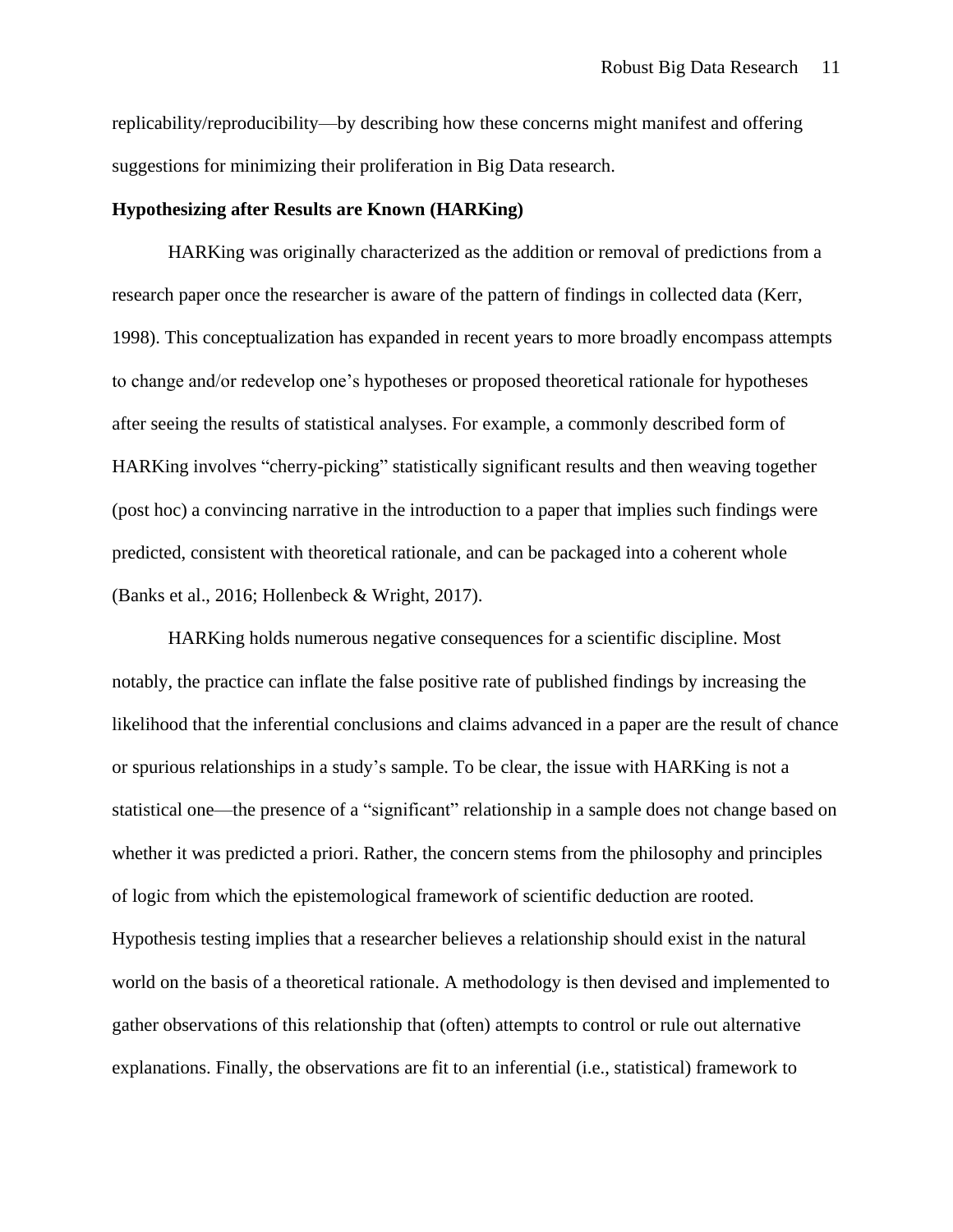evaluate the likelihood of the theoretical claim relative to other claims (e.g., null hypothesis significance testing, interpreting Bayes factors or Bayesian credibility intervals). This process maintains the logical consistency and underpinnings of deductive reasoning (i.e., theory  $\rightarrow$ hypothesis  $\rightarrow$  inference). In contrast, HARKing covertly reverses this process (i.e., inference  $\rightarrow$ hypothesis  $\rightarrow$  theory) and thus undermines the argumentative strength upon which the support for an inferential conclusion and any associated theoretical considerations are derived.

Beyond its direct epistemological concerns for science, HARKing also has the potential for a number of indirect harms (Hollenbeck & Wright, 2017; Kerr, 1998). For example, HARKing can result in theories becoming entrenched in the science that do not actually offer viable causal explanations for relationships. As a result, a field could be misled and its explanatory foundations weakened as others use those spurious claims to generate and integrate new theory. Additionally, valuable researcher time and resources may be expended on efforts to replicate and evaluate the veracity of HARKed findings that emerged through chance variation in a sample. While such replication efforts are warranted and a critical means of correcting such erroneous conclusions, they are regrettable in the case of HARKed results given that the originating research knowingly advanced misguided claims. An even more extreme scenario can be envisioned if one considers that "supportive" results tend to be more frequently published than null results (Fanelli, 2010a, 2011; Ioannidis, 2005a). Thus, papers that end up reproducing HARKed findings—either purposefully or by chance—may be more likely to be published than those that do not, thus further embedding the erroneous inference in the literature.

**Relevance and Recommendations for Big Data Research.** Given its natural inclination towards quantitative empiricism, the underlying philosophy of Big Data analytics often encourages "data mining" or probing data for unplanned or unanticipated relationships to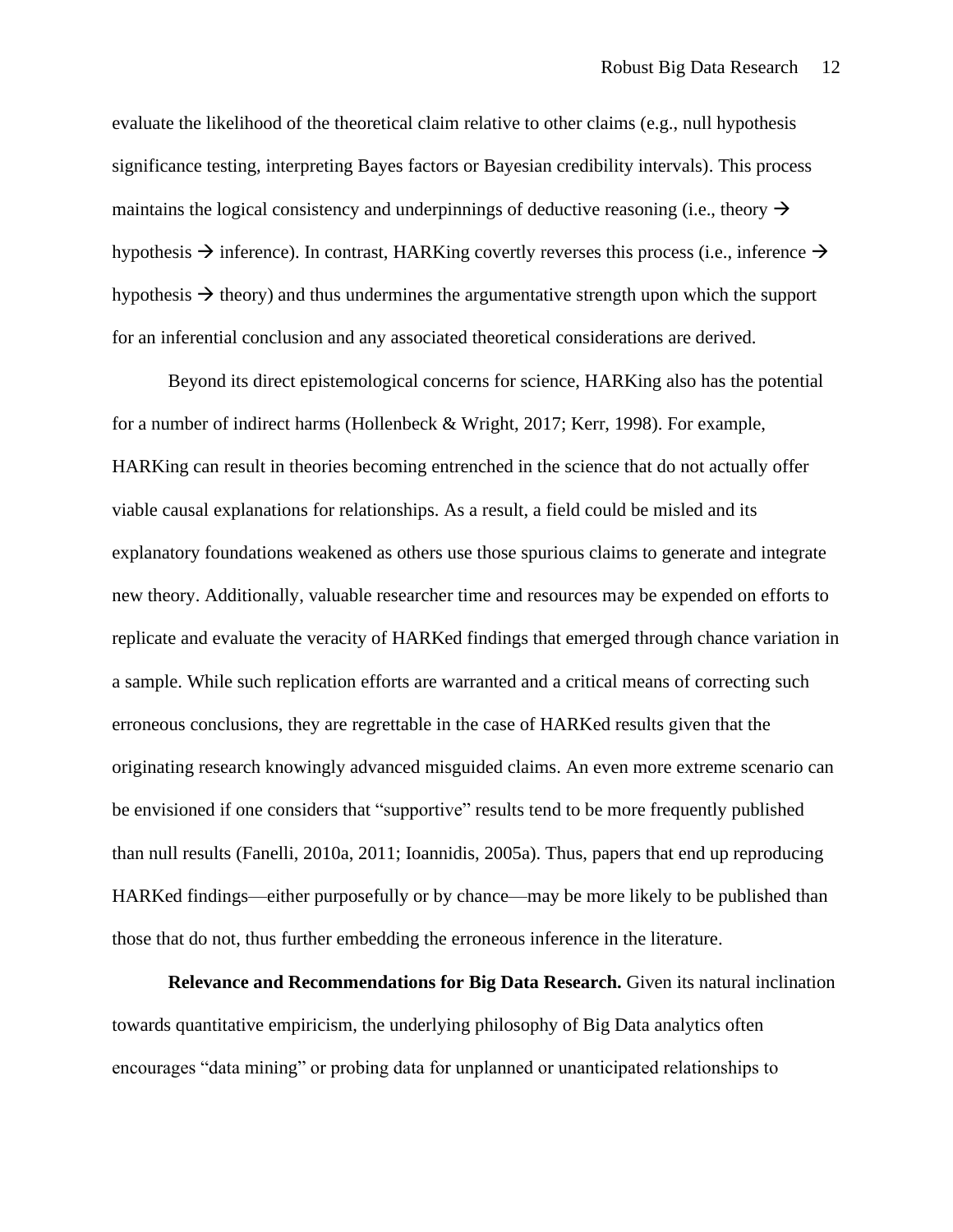generate insights post hoc. For example, a researcher might apply one or more unsupervised learning techniques to identify novel and/or previously unknown groupings in a dataset, leverage various supervised learning techniques to identify potential predictors or covariates of cluster membership, and then produce an interpretation/explanatory rationale for notable relationships (i.e., "generate insight") while ignoring those that appear less promising. In many respects, this process closely resembles the much maligned practice of HARKing described above particularly if the Big Data researcher subsequently develops a conceptual narrative that neatly fits the particular clusters, predictors, and relationships observed in the dataset and poses it in the introduction of a research paper as the theoretical foundations for the study.

The most critical recommendation for avoiding the pitfalls of HARKing in Big Data research is for the researcher to clearly differentiate which relationships were anticipated a priori from substantive theory and for which the study/methodology was explicitly designed to evaluate from relationships that were unanticipated, observed post hoc, and for which there was there was no explicit intention to infer the veracity of particular theoretical claims (see Hollenbeck  $\&$ Wright, 2017, for similar conclusions in general psychological research). In cases where one intends to use Big Data methods or techniques in a deductive fashion to evaluate theory-driven hypotheses, the researcher should explicate the conceptual model/rationale for all hypotheses in the introduction section of a paper and evaluate the degree of support for those theoretical claims in the subsequent results and discussion sections (similar to the format commonly used in the majority of published psychological research). In cases where one intends to use Big Data methodologies in an inductive fashion to explore, identify, and discover potential relationships in a dataset, the researcher should communicate the decisions, choices, rationale, and accompanying justification for the way in which data were gathered, processed, and analyzed in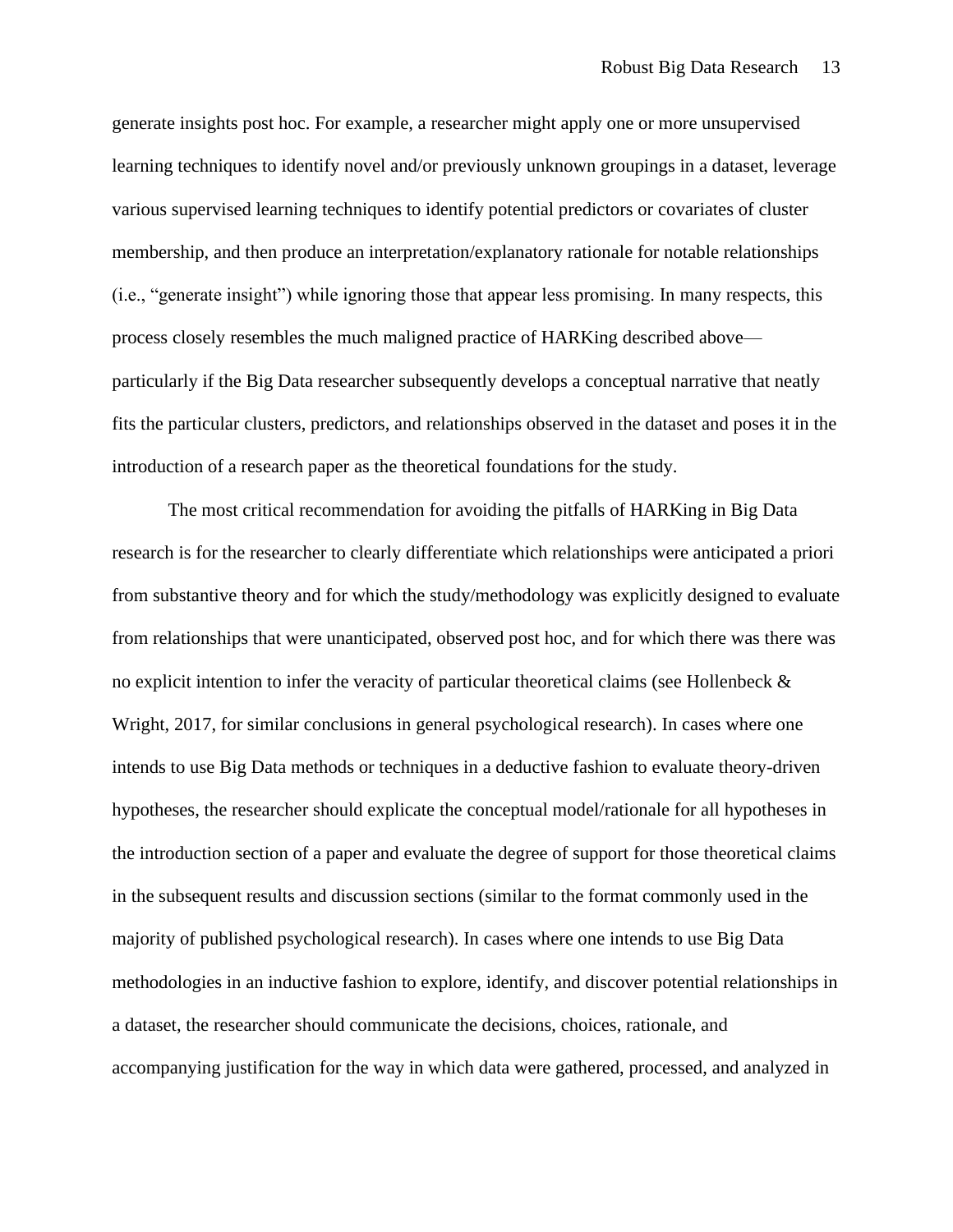the introduction and methods sections of the paper. The results and discussion sections should subsequently focus on interpreting the generative mechanisms, possible reasons for the observed findings, and their implications for developing new theoretical claims. Lastly, in the (potentially more common) case in which one uses Big Data techniques to both deductively test hypotheses and inductively probe additional and/or alternative relationships, the researcher should clearly delineate these foci in the introduction, methods, and results portions of a paper. The inclusion of one or more sections dedicated to "Exploratory Analysis and Interpretation" is recommended so that consumers and reviewers can easily identify these distinctions and apply the appropriate intellectual skepticism when interpreting and building upon findings from the published work (Grand, Rogelberg, Banks, et al., 2018).

#### **Questionable Research Practices (QRPs)**

Although the scientific method and empirical research process is often described as a highly standardized and systematic approach to studying the natural world, anyone who has actually performed research recognizes that it involves a series of judgment calls for which there are often no clearly defined rules of guidelines. For example, deciding how to measure/operationalize constructs; where, when, and how to sample participants; when to terminate data collection; how to treat outliers; or which (if any) control variables to include in an analysis are all decisions under a researcher's control, but for which there is typically no definitive answer. Simmons, Nelson, and Simonsohn (2011) characterize these choice points as "researcher degrees of freedom" and discuss the profound impact they can have on the outcomes and inferences drawn from any given research project. Though researcher degrees of freedom open the door for a wide degree of variability in scientific practices, they are largely unavoidable and not inherently threats to the robustness of science (e.g., McGrath, 1982). However, they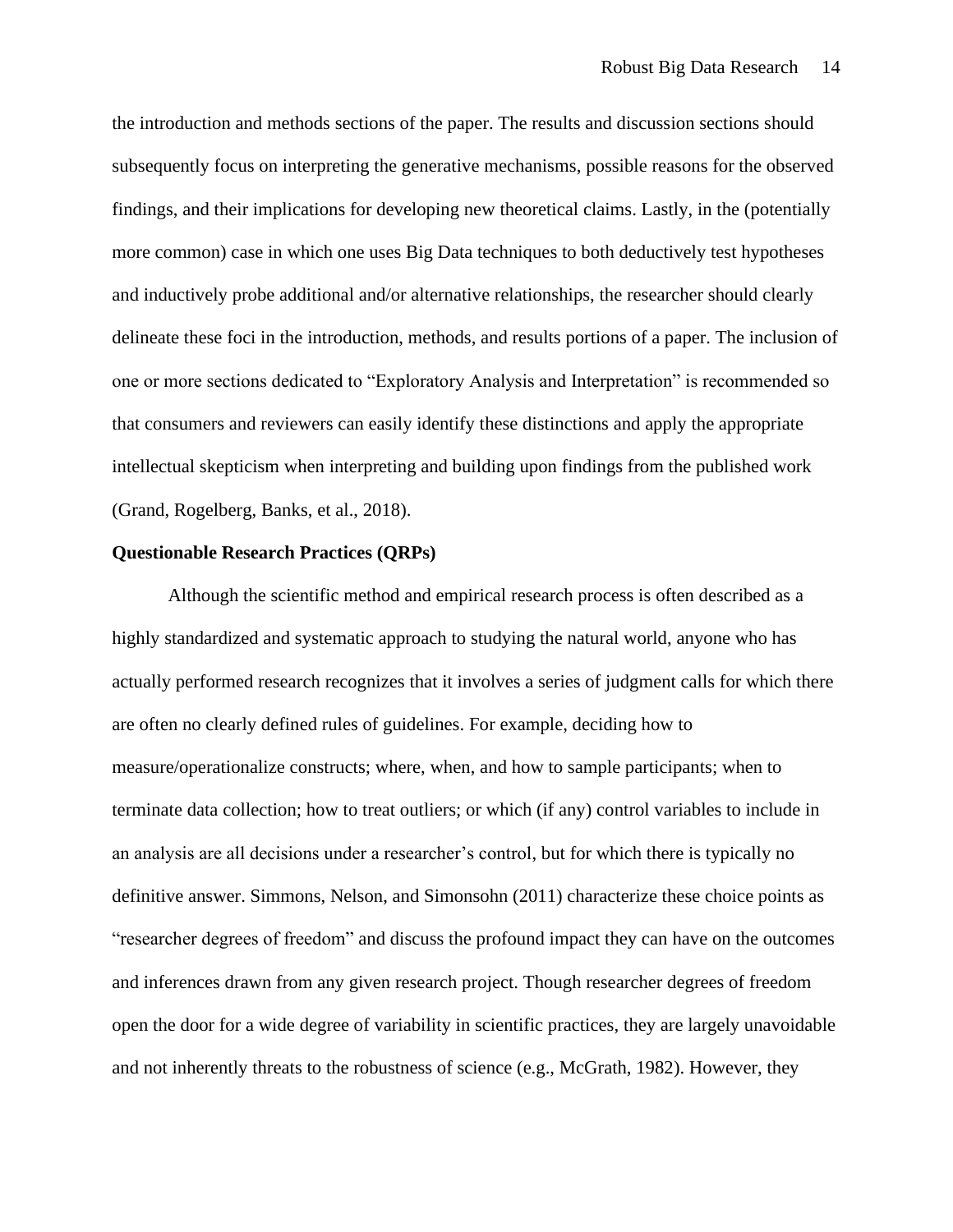become clear causes for concern when researchers make such judgment calls in ways that present more favorable evidence for proposed claims or hypotheses. Decisions and associated actions of this nature are commonly referred to as questionable research practices (QRPs; e.g., Banks et al., 2016).

It should be noted that all but the most egregious (e.g., falsifying or fabricating data) of questionable research practices is likely not motivated by malicious intent of a researcher to disseminate misinformation or misrepresent their data/claims. Simmons et al. (2011) intimate that participation in QRPs is more likely a result of ambiguity in how to resolve researcher degrees of freedom coupled with the researcher's hope/optimism of finding results that support their hypotheses. Others also cite the influence of norms within academia (e.g., "publish or perish") and the broader research enterprise (e.g., journal criteria that emphasize "novel" or "counter-intuitive" findings) as relevant contributing factors (e.g., Anderson, 2007; Fanelli, 2010b; Rawat & Meena, 2014). Irrespective of the cause, the negative implications of QRPs are clear and similar to those described for HARKing (e.g., inflated false positive rate of published findings, erroneous inferential conclusions, ambiguous theoretical evidence). Furthermore, and potentially more insidious, is the precedent that QRPs set for future methodological practices. Whereas HARKing encourages "creative story-telling" and the development of post hoc rationalizations for observed findings, engaging in QRPs additionally encourages "playing" with data and statistics until desired relationships are found.

**Relevance and Recommendations for Big Data Research.** Research utilizing Big Data methodologies is likely to be just as susceptible to QRPs as any other form of research. However, the specific ways in which they manifest may differ. Additionally, the techniques, standards, and affordances related to collecting large datasets (e.g., web scraping, trace data, wearable sensors)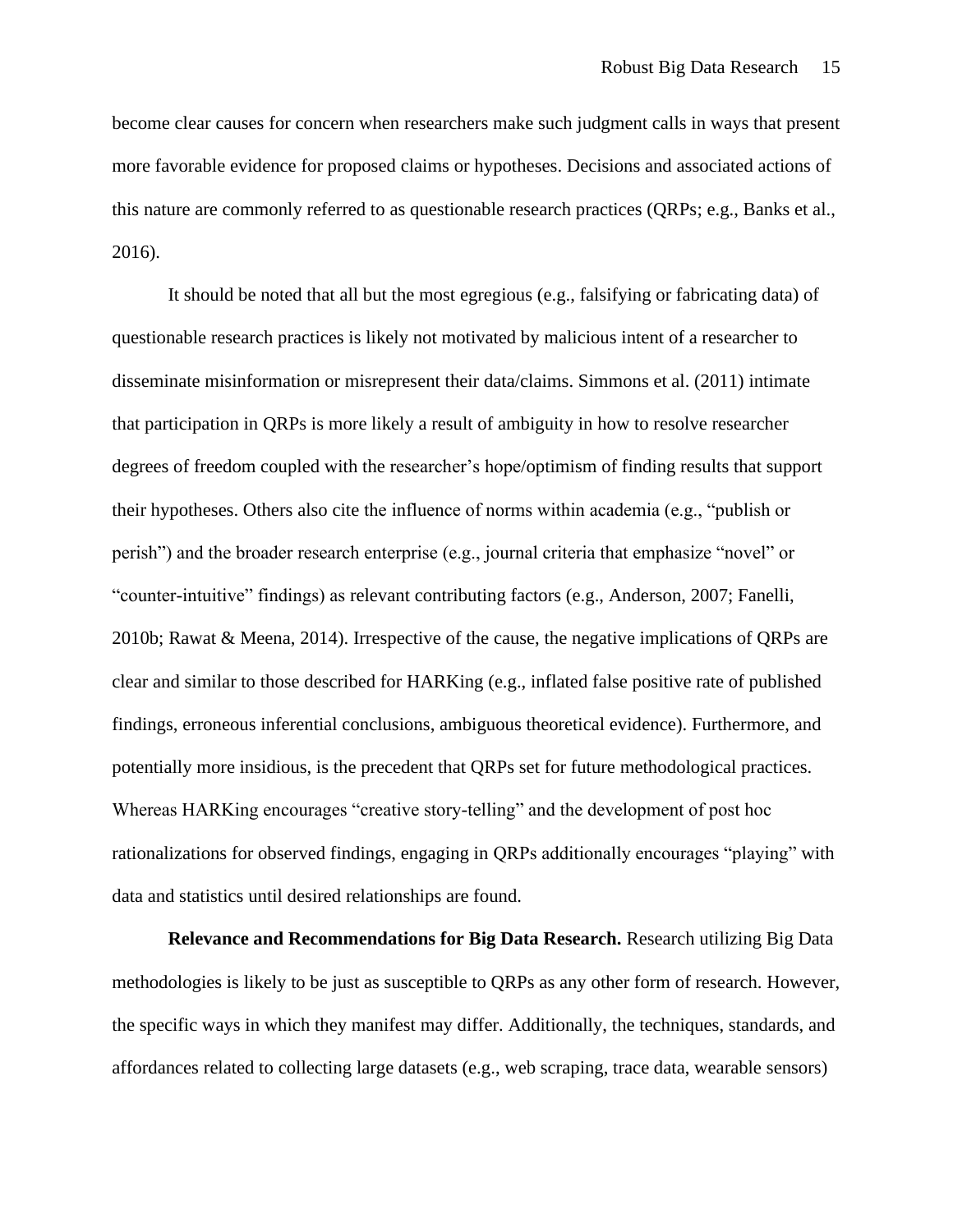and the analytic practices used to model such data are still emerging and further contribute to uncertainties regarding how to resolve researcher degrees of freedom in Big Data applications.

With respect to data gathering/collection, subsetting (removing/focusing on specific observations from a dataset on the basis of particular characteristics) and fusing (complementing data with other properties of the data source or observations from a secondary data source) data are common practices in Big Data research (Cheung & Jak, 2016; Hilbert, 2016; Braun & Kuljanin, 2015). For example, suppose a researcher is interested in studying political echo chambers and predicts that the ideology of journalists' social media networks and the news content they produce are correlated (e.g., those whom follow more liberal (conservative) Twitter accounts write more liberal (conservative) articles).<sup>1</sup> Upon gathering their initial dataset of over 500,000 articles from 1000 journalists, the researchers find that the results seem "close" to supporting their prediction, but there are a number of unusual observations (e.g., highly prolific authors, small number of Twitter follows). The researchers elect to remove those data points from the analysis and observe that the subsetted dataset—which still includes roughly 300,000 articles from 750 journalists—brings the findings directly in line with the study's predictions. The reduced dataset is subsequently reported in the final research product with little discussion of outlier removal or its effects on the study interpretations. Alternatively, suppose the authors find that operationalizing the ideology of a person's social media networks using only Twitter data does not reveal the predicted trend. However, the hypothesis is supported when that data is combined with a dataset tracking journalists' Facebook "likes" on political events. The composite metric is subsequently used for the researchers' analyses and is the only one reported

<sup>1</sup> This example is based on a study by Wihbey, Coleman, Joseph, and Lazer (2017). We make no claims about the methodological practices or presence of potential QRPs in this work and only use the research question explored by the authors for pedagogical purposes.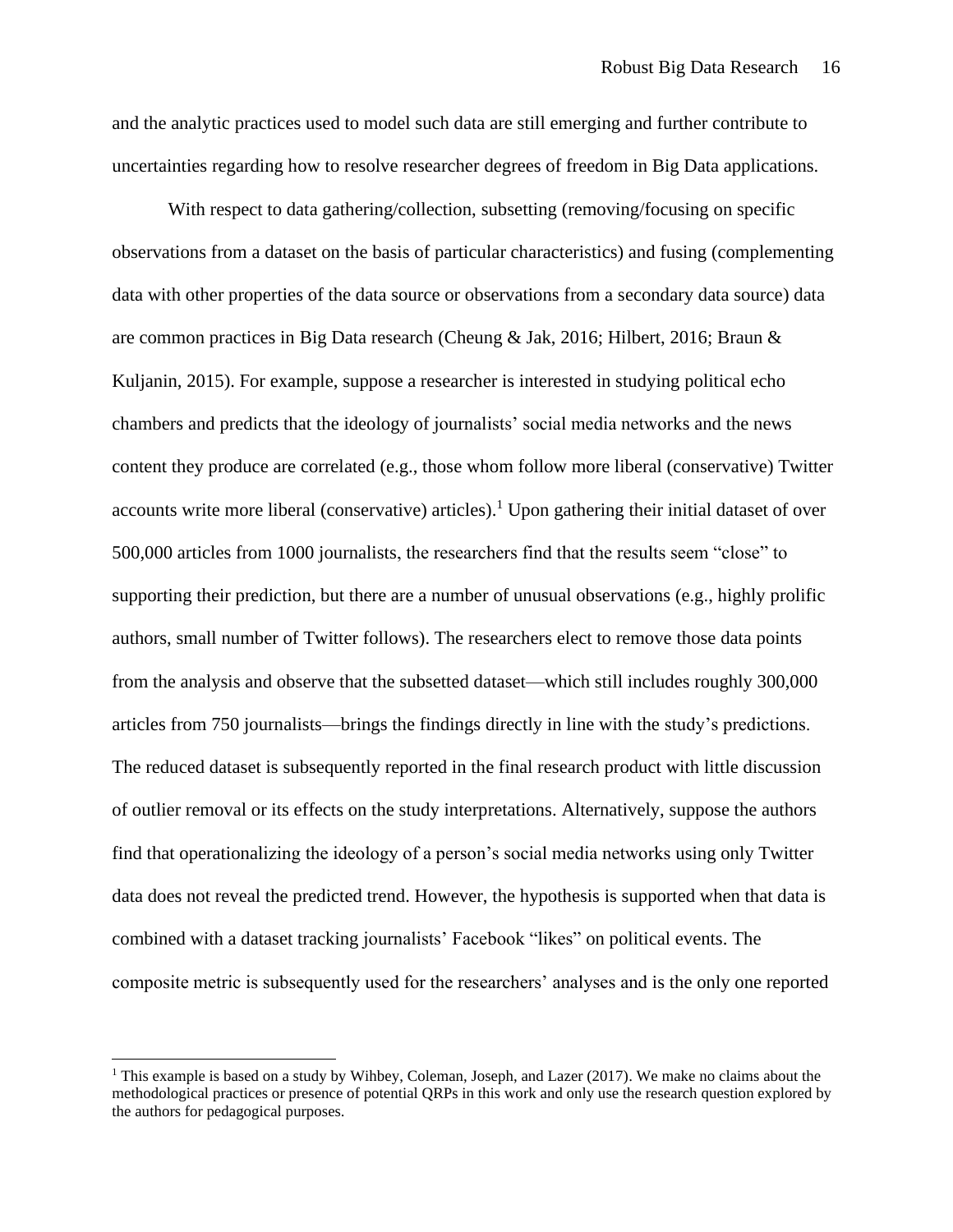in the final research product. While either decision seems innocuous and arguments defending those choices could be made, such decisions venture dangerously close to the territory of QRPs as they make it difficult to faithfully evaluate the generalizability (in the case of data subsetting) and validity (in the case of data fusion) of the final inferences.

Related QRPs can emerge in a variety of Big Data analytic techniques as well. For example, most machine learning techniques depend heavily on the quality of the training samples used to inform their prediction and classification routines (Oswald  $&$  Putka, 2015). Consequently, different sizes or compositions within one's hold-out samples could result in different patterns of results that could be knowingly or unknowingly leveraged to support particular claims. Additionally, many analyses contain parameters that can be "tweaked" to produce different results and thus represent additional researcher degrees of freedom. For example, determining the number of nodes, layers, and number of connections among nodes in artificial neural networks is described by some as more "art than science" and can result in different conclusions about predictor-criterion relationships (e.g., Jain & Mao, 1996). Similarly, decision tree/random forest models can be adjusted to account for more global versus local optimization of predictors (Oswald & Putka, 2015). In both cases, the results produced under different configurations are no less "correct" than other parameterizations and can be explored to identify conditions under which particular inferences/conclusions are justifiable. Although we suspect that criteria or rules of thumb for such choices are likely to emerge as Big Data analyses continue to mature, a large majority of psychologists will not possess the requisite expertise to evaluate the significance of such choices (Aiken & Hanges, 2015) and thus detecting these potential QRPs will remain difficult.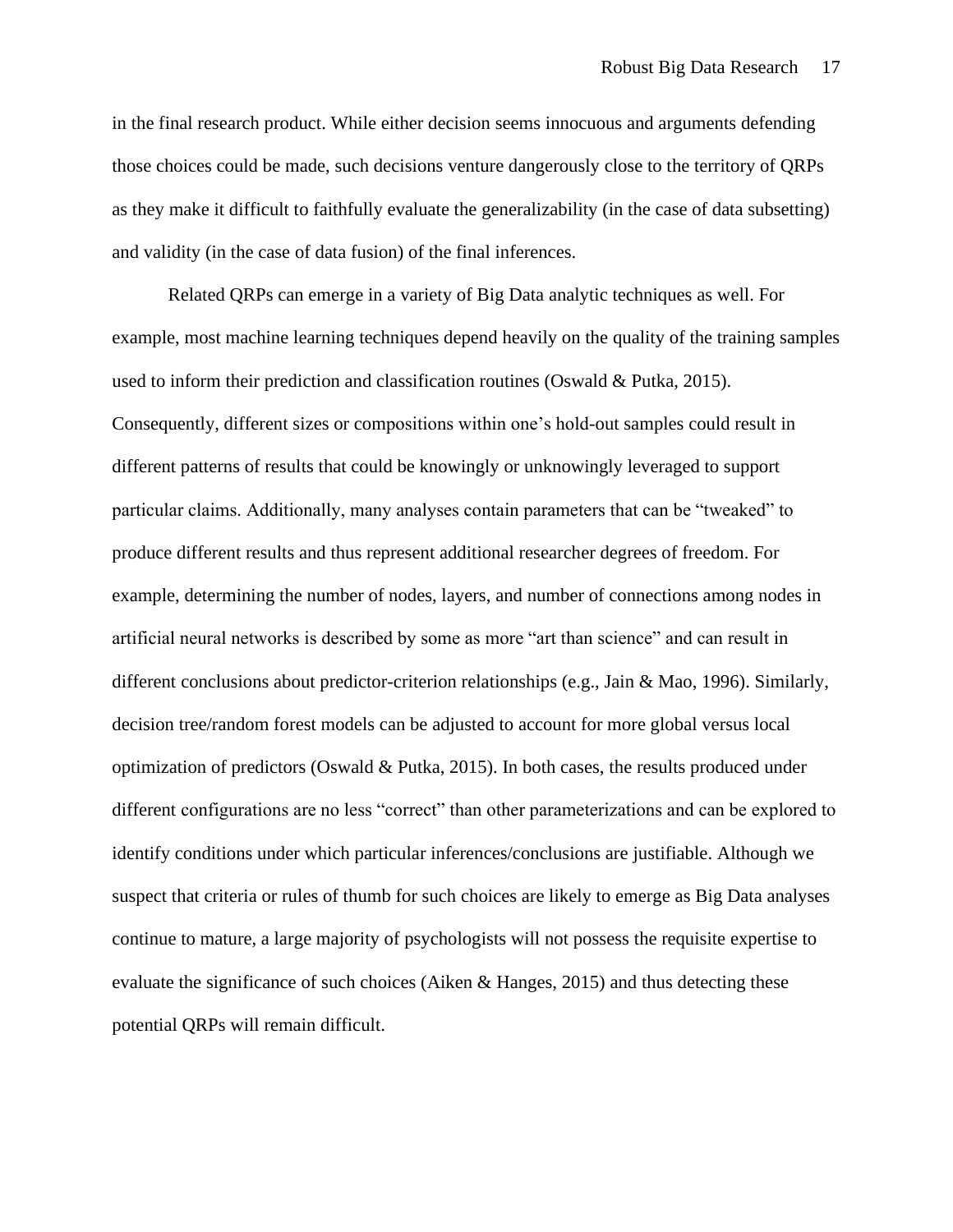In many respects, recommendations for limiting the impact and prevalence of QRPs in Big Data research are similar to those proposed for improving the robustness of more general psychological research. These suggestions largely revolve around improving the transparency with which researcher degrees of freedom are resolved and journal reporting standards that necessitate these discussions in published materials (e.g., Simmons et al., 2011; Nosek et al., 2015). In addition to these practices, we also encourage Big Data researchers to explore the use of pre-registration and alternative publication mechanisms (e.g., registered reports, results-blind reviews; Grand, Rogelberg, Banks, et al., 2018; Cummings, 2013; Open Science Collaborative, 2015). Though it may be difficult to adapt Big Data research that is more inductive and exploratory in nature to use these avenues, encouraging researchers to carefully and explicitly consider their measurement, data gathering, and analysis plans prior to collecting or observing any data should be beneficial. For example, explicitly declaring what, how much, and from where data will be collected can help prevent the introduction of QRPs once a study is underway. Any deviations from this plan can still be made so as not to stifle creativity and innovation; the key is simply to be transparent, explain where any deviations occur, and why they are justifiable.

On a related note, we suggest Big Data researchers that conduct research utilizing archival or scraped data adhere to Landers et al.'s (2016) recommendation to construct and refer to a *data source theory* prior to, while carrying out, and when reporting their research. A data source theory describes the assumptions a researcher must make about a prospective data source to be able to extract meaningful inferences from it. For example, describing why individuals create the available data and what it represents (e.g., Do Facebook "likes" indicate agreement with or acknowledgement of the original content?), which individuals have access to and are likely to participate in the data source (e.g., Is website for seeking social support or sharing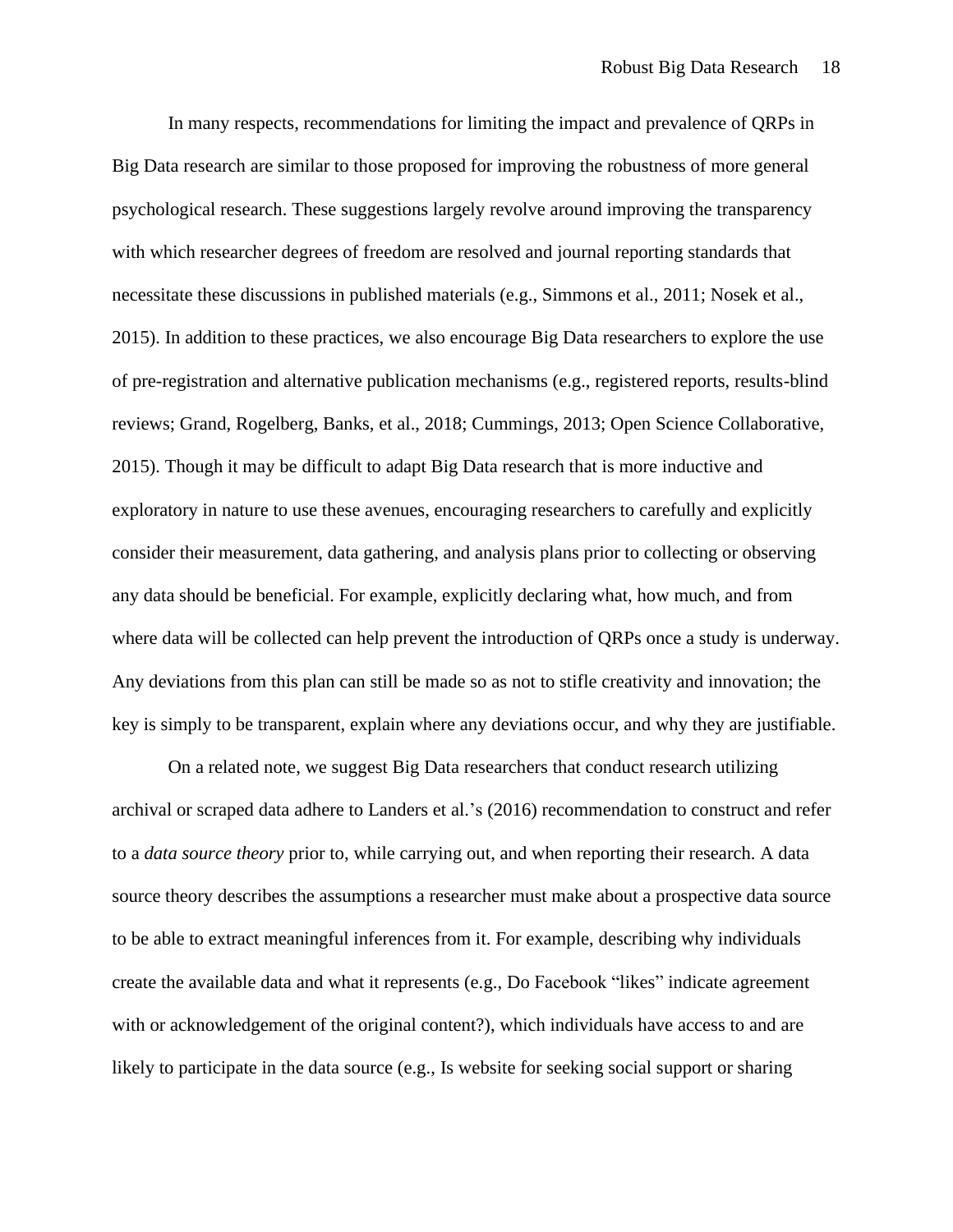opinions?), and where/how data are structured (e.g., Is information located on private profile pages versus open forums?) facilitate understanding of the data's context as well as information upon which to base interpretations of construct validity (Boyd & Crawford, 2013; Braun & Kuljanin, 2015; Guzzo et al., 2015; Hilbert, 2016; Whelan & DuVernet, 2015). Data source theories can also be used to help elaborate why particular data collection or analytic strategies were *not* chosen or were deemed less desirable. In sum, the goal of practices to combat QRPs in Big Data research is to provide information that allows readers/reviewers to more accurately determine the extent to which a study's inferences hinge on the researcher's methodological and statistical decisions or whether the conclusions are robust to alternative operationalizations.

# **Replicability and Reproducibility**

As noted previously, many have expressed concerns over the replicability and reproducibility of research across the sciences in general and the psychological sciences in particular. Although the terms are often used interchangeably, replication and reproduction should be differentiated in discussions of robust science as they carry different implications for establishing confidence in scientific results (Bollen, Cacioppo, Kaplan, Krosnick, & Olds, 2015). Furthermore, efforts to examine the replicability versus reproducibility of scientific claims often rely upon different methodologies and sources of evidence to judge. It is thus useful to distinguish between these concepts when considering their significance in Big Data applications.

Replicability is generally defined as the capacity to "duplicate the results of a prior study if the same procedures are followed but new data are collected" (Bollen et al., 2015, p. 4). In this sense, efforts to replicate research findings most often involve determining whether similar findings, conclusions, and interpretations presented in an *existing* study can be observed in a *new* study. However, Anderson and Maxwell (2016) note that replication studies can serve many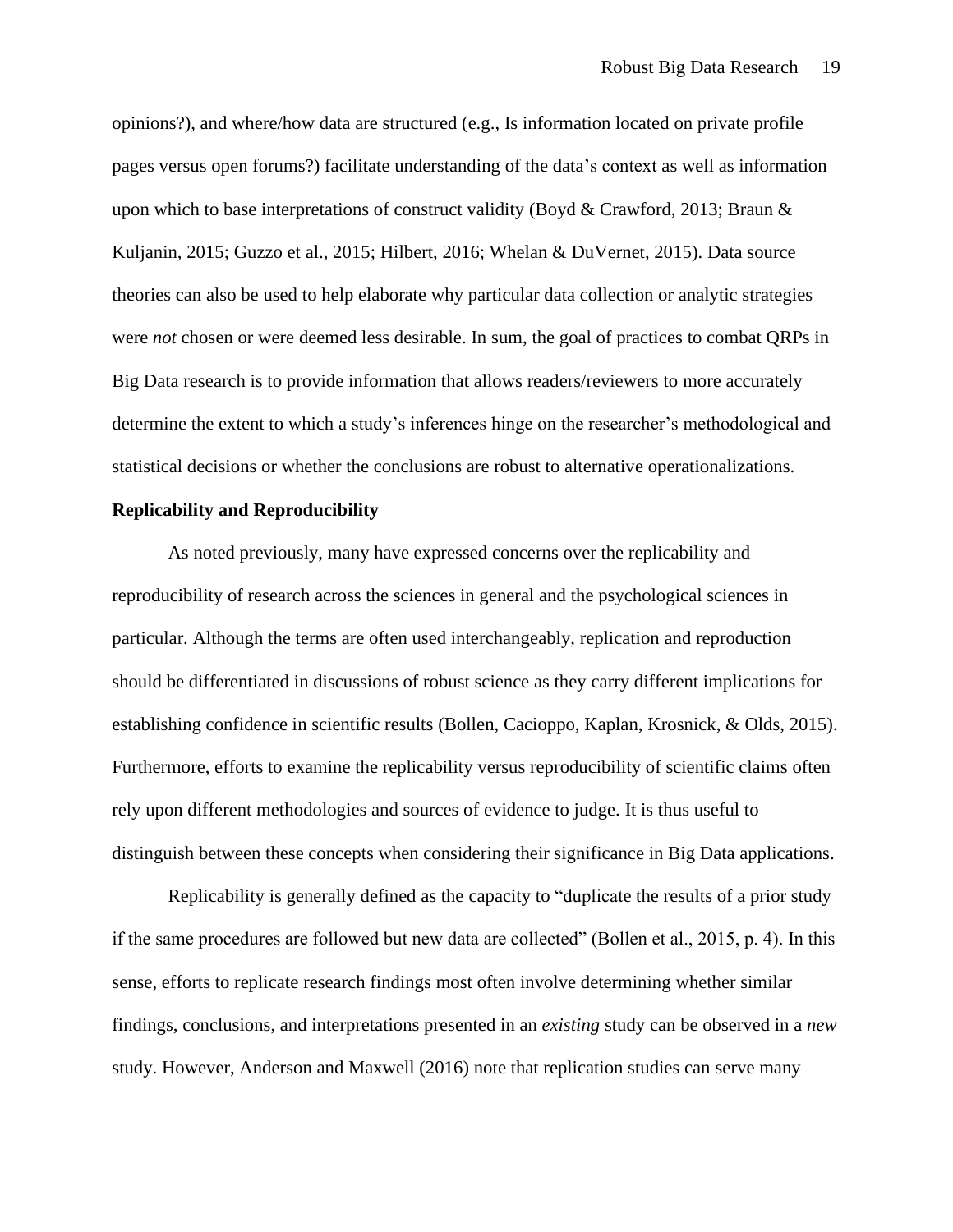purposes and highlight the accompanying methodological/analytical strategies and criterion for evaluating replication "success." For example, a replication study could be carried out to infer whether an observed effect exists, in which case the replication researcher should attempt to conduct the exact analyses of the original study and evaluate whether the new effect is in the same direction and significant. Alternatively, a replication study could be performed to assess whether a replication is inconsistent with the original observation, in which case the researcher should rely on evaluating confidence intervals of effect size differences. Other researchers have also debated the merits and differences between direct replications (e.g., efforts to reach the same conclusion using identical procedures) versus conceptual replications (e.g., efforts to reach the same conclusion using different procedures; Simons, 2014; Stroebe & Strack, 2014). Irrespective of its form, though, the focus of most replication efforts concerns establishing the generalizability of inferential claims (i.e., how much confidence should be placed in the veracity and robustness of an empirical conclusion or theoretical claim).

In contrast, reproducibility is usually defined as the capacity to "duplicate the results of a prior study using the same materials and procedures as were used by the original investigator" (Bollen et al., 2015, p. 3). Reproducing research findings thus typically involves determining whether the findings, conclusions, and interpretations presented in an *existing* study can be recreated using the materials, data, and analyses from the *same* study. Goodman, Fanelli, and Ioannidis (2016) expanded upon this definition to differentiate three considerations of reproducibility. The first, *methods reproducibility*, considers whether the procedures, steps, and choices used in the original study can be exactly repeated/reconstructed and is typically evaluated by the extent to which the data collection/measurement process, data processing, and analytical reporting are sufficiently detailed in a published product. Goodman et al. (2014)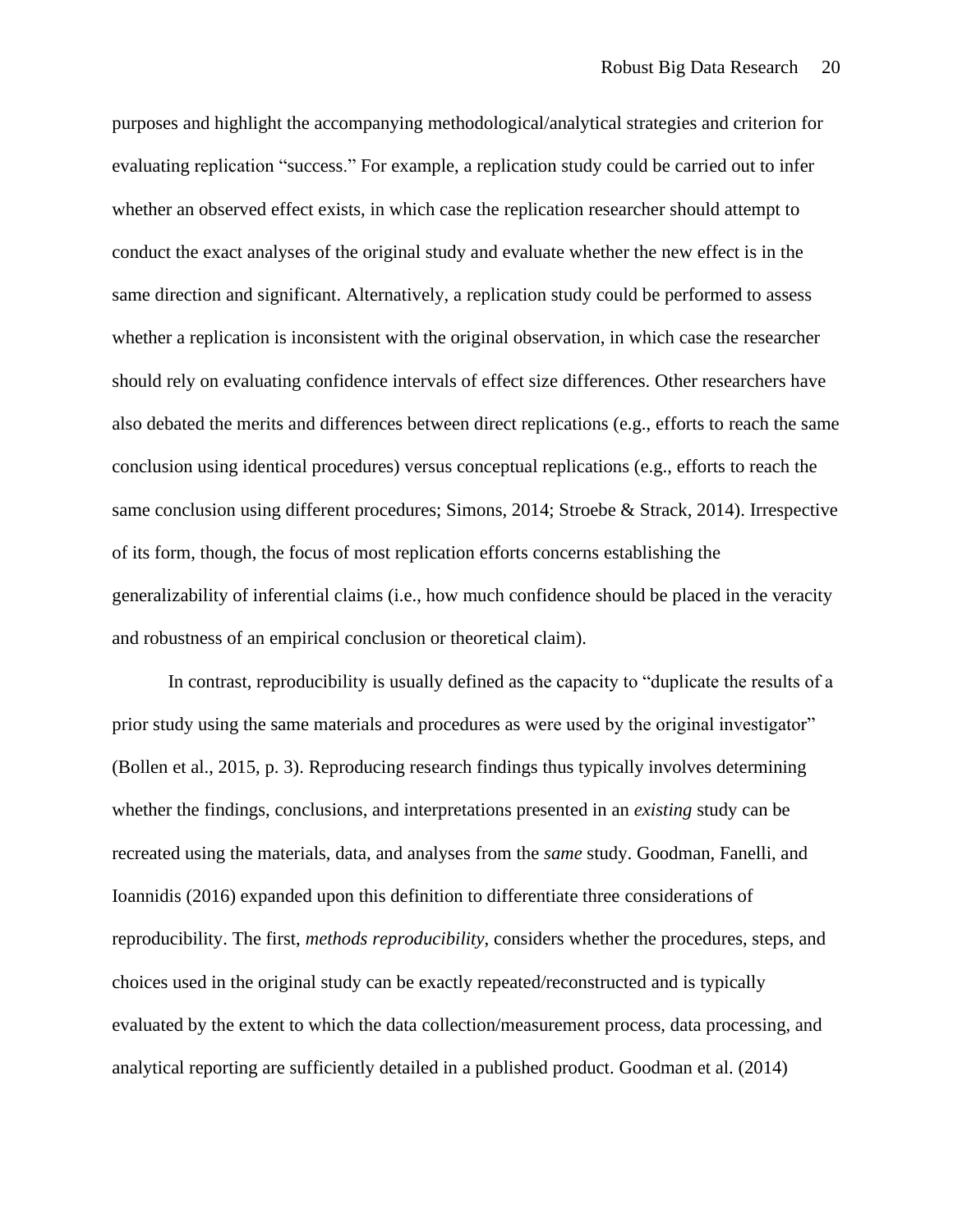equate their second form of reproducibility, *results reproducibility*, with direct replication. However, this criterion can also represent the degree to which an independent researcher can use the same raw data to run the same statistical analysis and produce the same statistical result presented in a published research study (Bollen et al., 2015). Lastly, *inferential reproducibility* describes whether the same interpretations drawn by an original study can be reached under different assumptions about the data, statistical models used, or evaluative criteria. In sum, the primary focus of reproducibility evaluations tends to concern the internal validity of the procedures used to generate inferential claims (i.e., can the methodological steps be determined, are they robust to different researcher decisions, and do they lead to the stated conclusions).

**Relevance and Recommendations for Big Data Research.** Although both replicability and reproducibility provide value to establishing the robustness of scientific research, they also offer unique costs and benefits that hold important implications for Big Data researchers. Many scientists acknowledge that the direct replication of results is the definitive standard and reproduction of results a minimal standard for establishing the veracity of scientific claims (e.g., Bollen et al., 2015; Peng, 2011; Sandve, Nekrutenko, Taylor, & Hovig, 2013; Simon, 2014). However, replication efforts are usually much more time- and resource-intensive as they require a researcher to acquire new data sources that are equated on as many methodological factors with the original study as possible (e.g., operationalization and measurement of critical constructs, sample and contextual characteristics, etc.). This demand may render direct replication of Big Data research infeasible at best, or near impossible at worst. Further, some data scientists have argued that direct replication efforts may be antithetical to the inherent strengths and uses that Big Data techniques offer for generating unique insights (e.g., Drummond, 2009).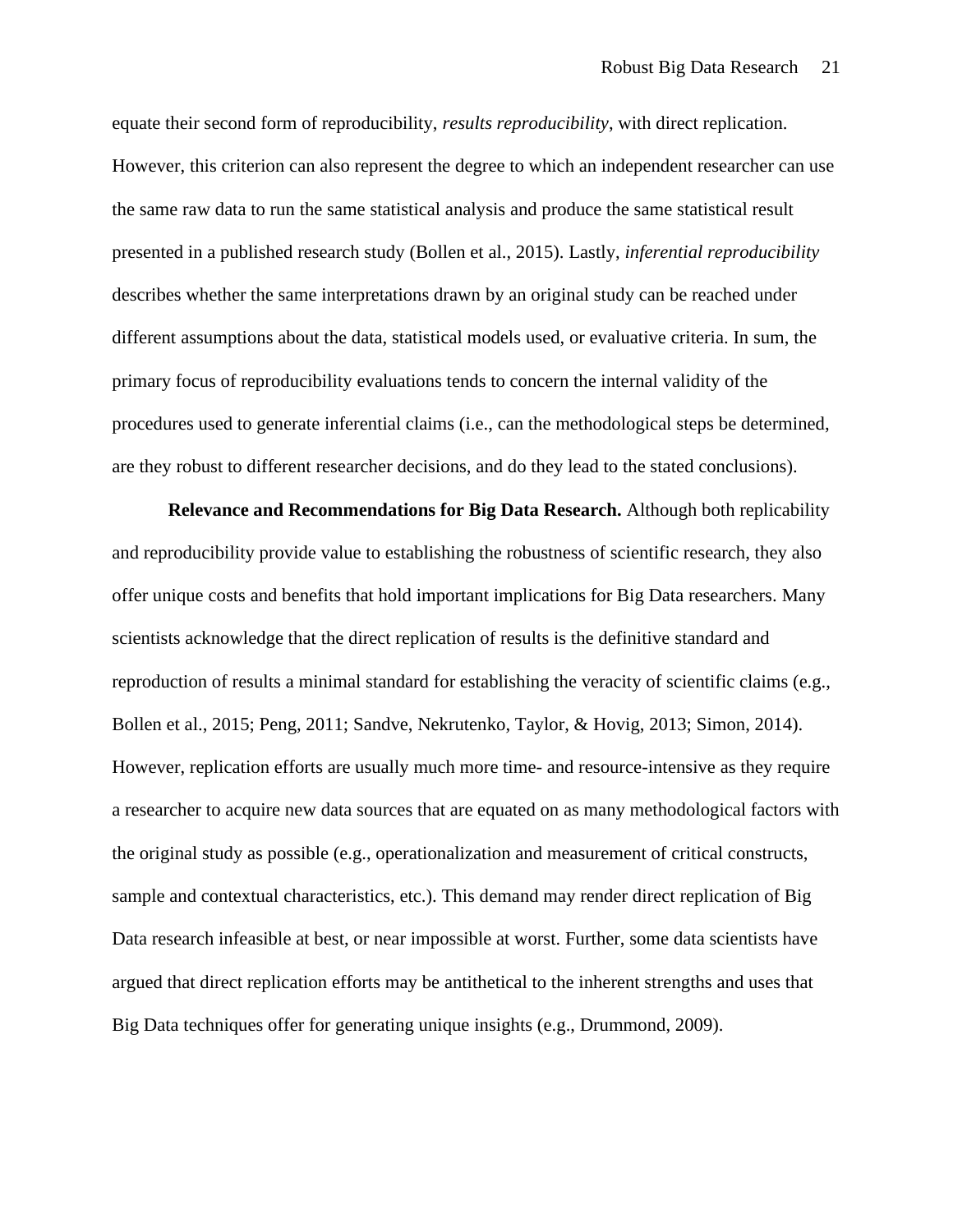Though efforts to directly replicate Big Data research face a litany of unique and difficult complications, we believe there are important actions that Big Data researchers can take towards this end. Specifically, we recommend that Big Data researchers participate in data sharing and open science practices to facilitate cumulative verification of results. As Anderson and Maxwell (2016) note, the goals of replication can be much broader than attempts to conclude whether the findings from a particular study hold. Instead, replication efforts can contribute to the broader goal of improving the veracity and degree of confidence a field should place in generated knowledge (Grand, Rogelberg, Allen, et al., 2018). Poldrack and Gorgolewski (2014) summarize how this philosophy is being adopted by a growing number of neuroscientists and the subsequent development of open access repositories for sharing neural imaging data. As more researchers contribute to these repositories—the majority of whom are not attempting to directly replicate a particular study but have gathered observations of relevant phenomenon—the capacity to evaluate/verify brain activation differences among healthy controls and individuals with clinical diagnoses (in a true or quasi-Bayesian manner) has improved. We suspect that the construction, maintenance, and regulation of such repositories will be idiosyncratic for some time as more individuals begin to dabble in Big Data techniques. However, good models (such as those cited by Poldrack & Gorgolewski, 2014) and first principles for how to manage and grow these repositories are becoming available and only expected to improve in the coming years.

Though not without its own challenges, improving the methods, results, and inferential reproducibility of Big Data research appears to be a more attainable and oft discussed goal by Big Data researchers. The most common recommendation discussed for achieving this standard involves improving the documentation, disclosure, and dissemination of the procedures used in the collection, processing, and analysis of Big Data research. For example, Sandve and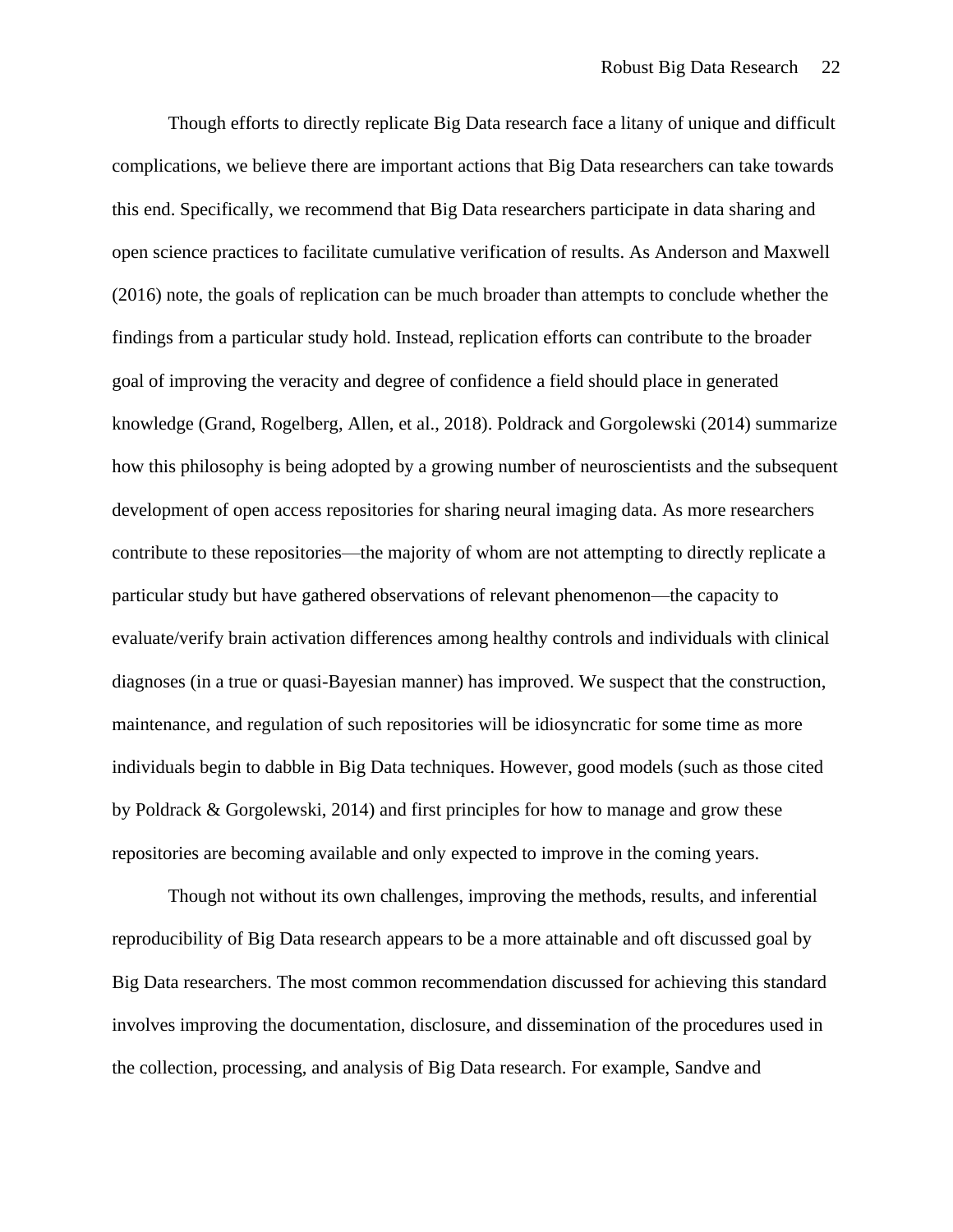colleagues (2013) offer ten rules for improving the reproducibility of computational science, with suggestions ranging from maintaining accurate version control of scripts and analytical software to keeping records of how results were produced from start to finish. Peng (2011) also describes a useful heuristic dubbed the "reproducibility spectrum" that provides authors, reviewers, and editors a classification system for characterizing and suggesting ways to enhance the reproducibility of published research products. At the lowest end of this spectrum is the basic journal article in which methods and analyses are described in the manuscript text, appendices, and/or other supplemental documents. From there, reproducibility can be increasingly improved by providing (1) all computer code used to process, analyze, and/or produce data; (2) all code plus all the raw data used in the reported analyses; and (3) fully executable code and data that links directly to the conclusions and inferences produced in the manuscript. We also recommend that demonstrating and/or including the means to more readily evaluate the robustness of inferential conclusions to alternative analytic parameterizations as part of submitted code would make a useful and positive contribution to the reproducibility of Big Data research.

#### **Conclusion**

The use and potential of Big Data and computational methodologies for furthering psychological research on human affect, behavior, cognition, and relationships is both thoughtprovoking and energizing. The impetus of this chapter was motivated by considering what Big Data and computational social scientists could do to improve the likelihood that its research meets emerging criteria for robust and reliable psychological science. In many ways, it is serendipitous that interest in Big Data techniques has coincided with the most recent surge of calls to action for safeguarding the credibility and trustworthiness of scientific research. The psychological sciences have taken their share of bumps and bruises in this domain. However,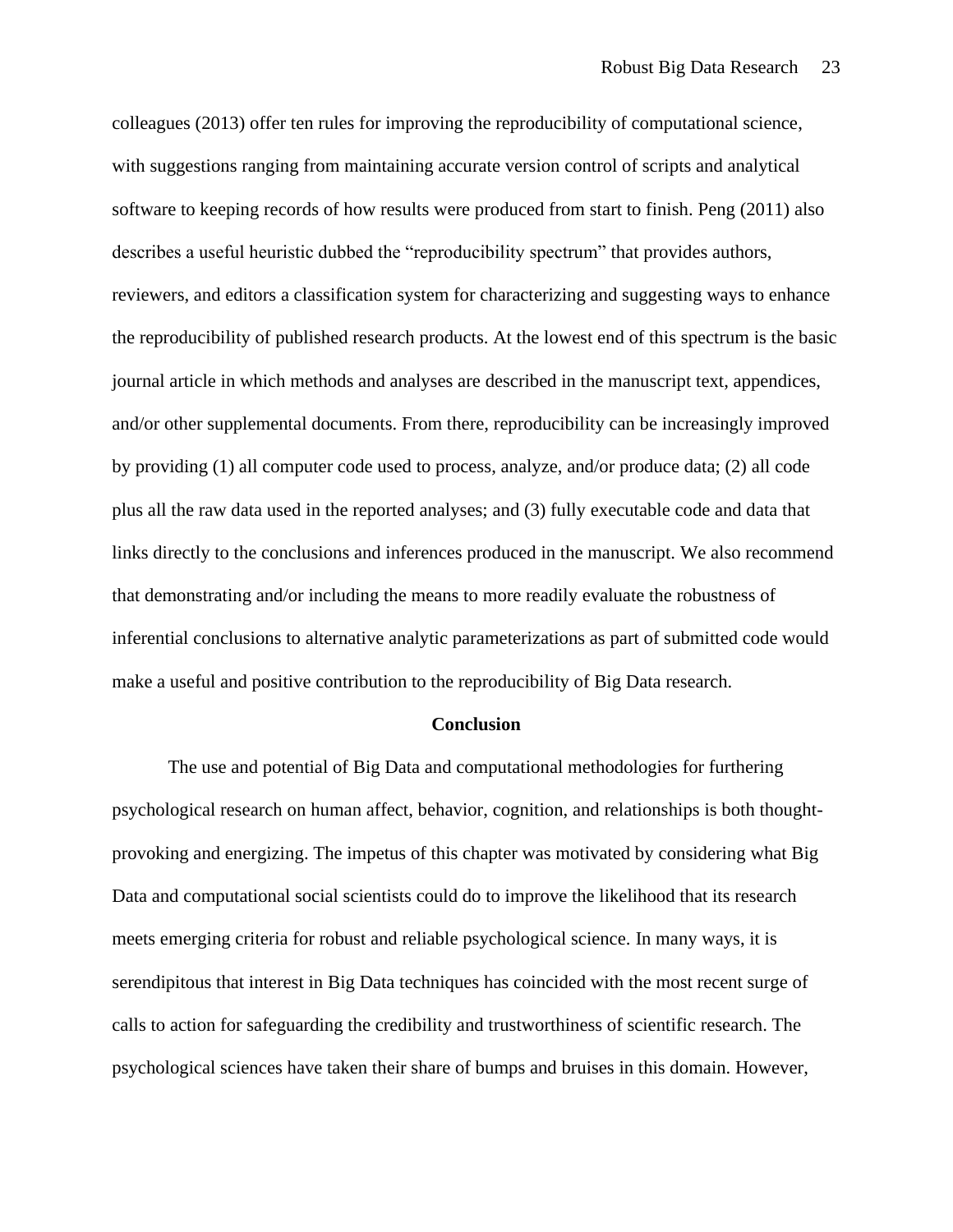new norms, standards of practice, and tools for countering potential threats to the robustness of psychological research are emerging more rapidly than ever before and are incrementally changing how research is performed, reviewed, and disseminated. We believe these developments are equally applicable and critical to the burgeoning areas of computational social science, and hope that conversations regarding how to promote robust and reliable Big Data research in psychology continue to unfold.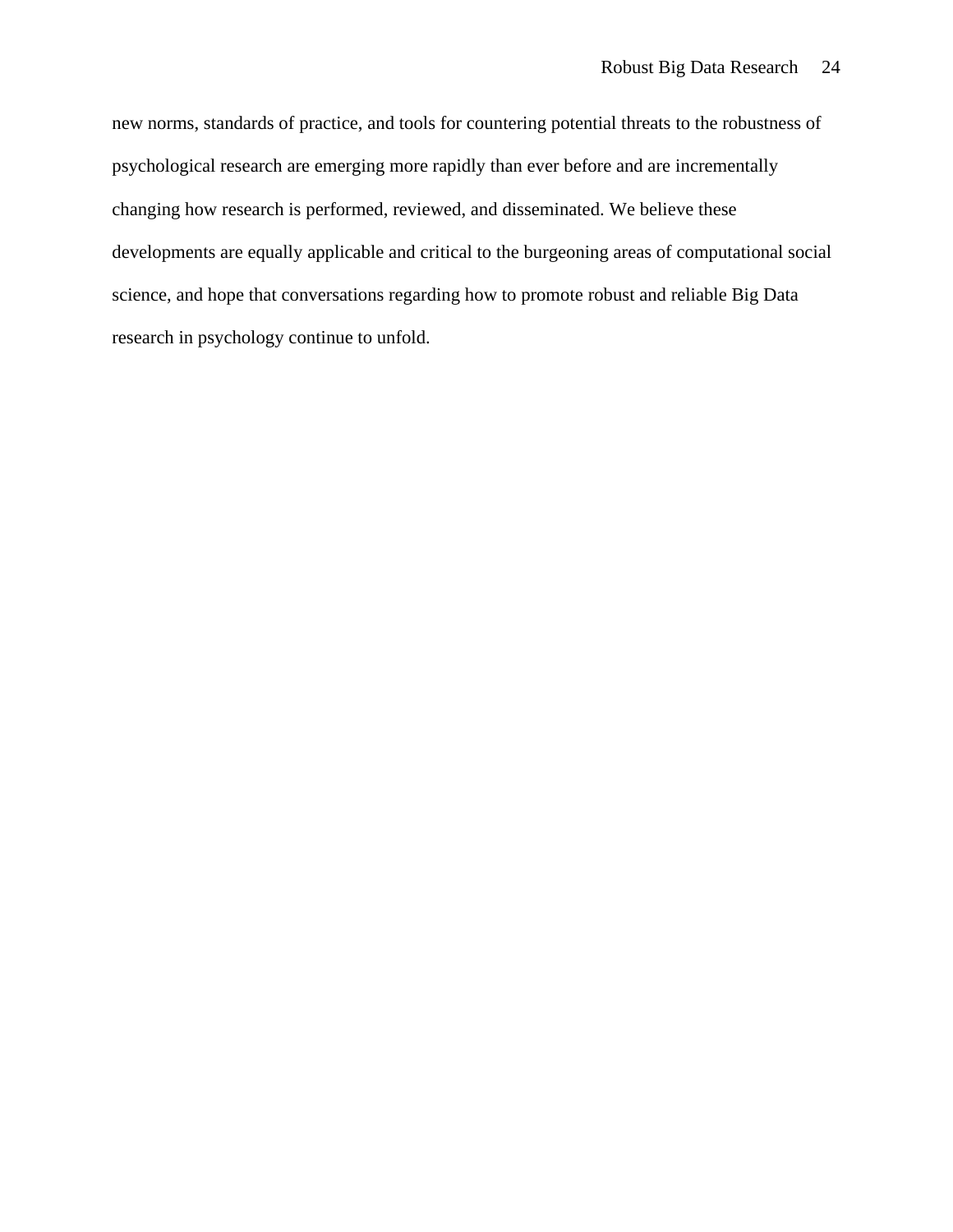# **References**

- Aiken, J.R., & Hanges, P.J. (2015). Teach an I-O to fish: Integrating data science into I-O graduate education. *Industrial and Organizational Psychology: Perspectives on Science and Practice, 8*, 539-544.
- Anderson, C.J., Bahnik, S., Barnett-Cowan, M., Bosco, F.A., Chandler, J., Chartier, C.R., … Zuni, K. (2016). Response to comment on "Estimating the reproducibility of psychological science." *Science, 351,* 1037-c.
- Anderson, S.F., & Maxwell, S.E. (2016). There's more than one way to conduct a replication study: Beyond statistical significance. *Psychological Methods, 21*, 1-12.
- Banks, G.C., O'Boyle, E.H., Jr., Pollack, J.M., White, C.D., Batchelor, J.H., Whelpley, C.E., Abston, K.A., Bennett, A.A., & Adkins, C.L. (2016). Questions about questionable research practices in field of management: A guest commentary. *Journal of Management, 42,* 5-20.
- Bollen, K., Cacioppo, J.T., Kaplan, R.M., Krosnick, J.A., & Olds, J.L. (2015). *Social, behavioral, and Economic Sciences Perspectives on Robust and Reliable Science.* Arlington, VA: National Science Foundation.
- Boyd, D., & Crawfrod, K. (2012). Critical questions for Big Data. *Information, Communication, & Society, 15*, 662-679.
- Braun, M.T., & Kuljanin, G. (2015). Big Data and the challenge of construct validity. *Industrial and Organizational Psychology: Perspectives on Science and Practice, 8*, 521-526.
- Cai, L., & Zhu, Y. (2015) The challenges of data quality and data quality assessment in the Big Data era. *Data Science Journal, 14*, 1-10.
- Camerer, C. F., Dreber, A., Holzmeister, F., Ho, T. H., Huber, J., Johannesson, M., ... & Altmejd, A. (2018). Evaluating the replicability of social science experiments in Nature and Science between 2010 and 2015. *Nature Human Behaviour, 2*, 637-644.
- Cheung, M., & Jak, S. (2016). Analyzing Big Data in psychology: A split/analyze/meta-analyze approach. *Frontiers in Psychology*, *7*, 1-13.
- Cumming, G. (2014). The new statistics: Why and how. *Psychological science*, *25*(1), 7-29.
- Edwards, J.R., & Berry, J.W. (2010). The presence of something or the absence of nothing: Increasing theoretical precision in management research. *Organizational Research Methods, 13*, 668-689.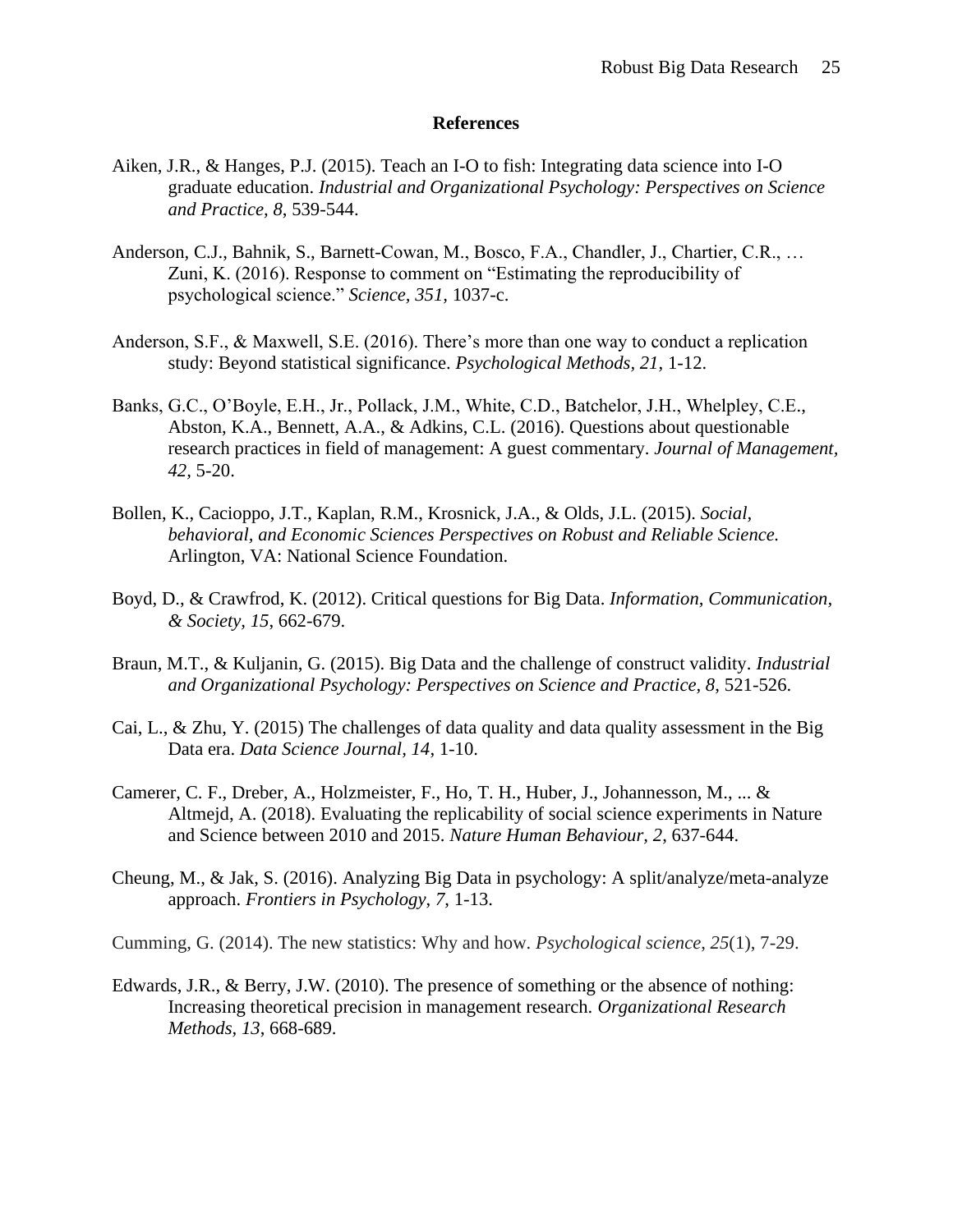- Drummond, C. (2009). Replicability is not reproducibility: nor is it good science. In L. Bottou  $\&$ M. Littman (Eds.), *Proceedings of the 26th International Conference on Machine Learning*, Montreal, CA. Retrieved from: [http://cogprints.org/7691/7/ICMLws09.pdf.](http://cogprints.org/7691/7/ICMLws09.pdf)
- Fanelli, D. (2009). How many scientists fabricate and falsify research? A systematic review and meta-analysis of survey data. *PLoS ONE, 4,* e5738.
- Fanelli, D. (2010a). "Positive" results increase down the hierarchy of the sciences. *PLoS ONE, 5*, e10068.
- Fanelli, D. (2010b). Do pressures to publish increase scientists' bias? An empirical support from US states data. *PLoS ONE, 5*, e10271.
- Fanelli, D. (2011). Negative results are disappearing from most disciplines and countries. *Scientometrics, 90*, 891-904.
- Gilbert, D.T., King, G., Pettigrew, S., & Wilson, T.D. (2016). Comment on "Estimating the reproducibility of psychological science." *Science, 351*, 1037-b.
- Grand, J.A., Rogelberg, S.G., Allen, T.D., Landis, R.S., Reynolds, D., Scott, J.C., Tonidandel, S., & Truxillo, D.M. (2018). A systems-based approach to fostering robust science in Industrial-Organizational psychology. *Industrial and Organizational Psychology: Perspectives on Science and Practice, 11*, 4-42.
- Grand, J.A., Rogelberg, S.G., Banks, G.C., Landis, R.S., & Tonidandel, S. (2018). From outcome to process focus: Fostering a more robust psychological science through registered reports and results-blind reviewing. *Perspectives on Psychological Science, 13*, 448-456.
- Grote, G. (2016). There is hope for better science. *European Journal of Work and Organizational Psychology, 26*, 1-3.
- Guzzo, R.A., Fink, A.A., King, E., Tonidandel, S., & Landis, R.S. (2015). Big Data recommendations for Industrial-Organizational psychology. *Industrial and Organizational Psychology: Perspectives on Science and Practice, 11*, 491-508.
- Hilbert, M. (2016). Big Data for development: A review of promises and challenges. *Development Policy Review, 34*, 135-174.
- Ioannidis, J.P.A. (2005a). Why most published research findings are false. *PLoS Medicine, 2*, 0696-0701.
- Ioannidis, J.P.A. (2005b). Contradicted and initially stronger effects in highly cited clinical research. *Journal of the American Medical Association, 294*, 218-228.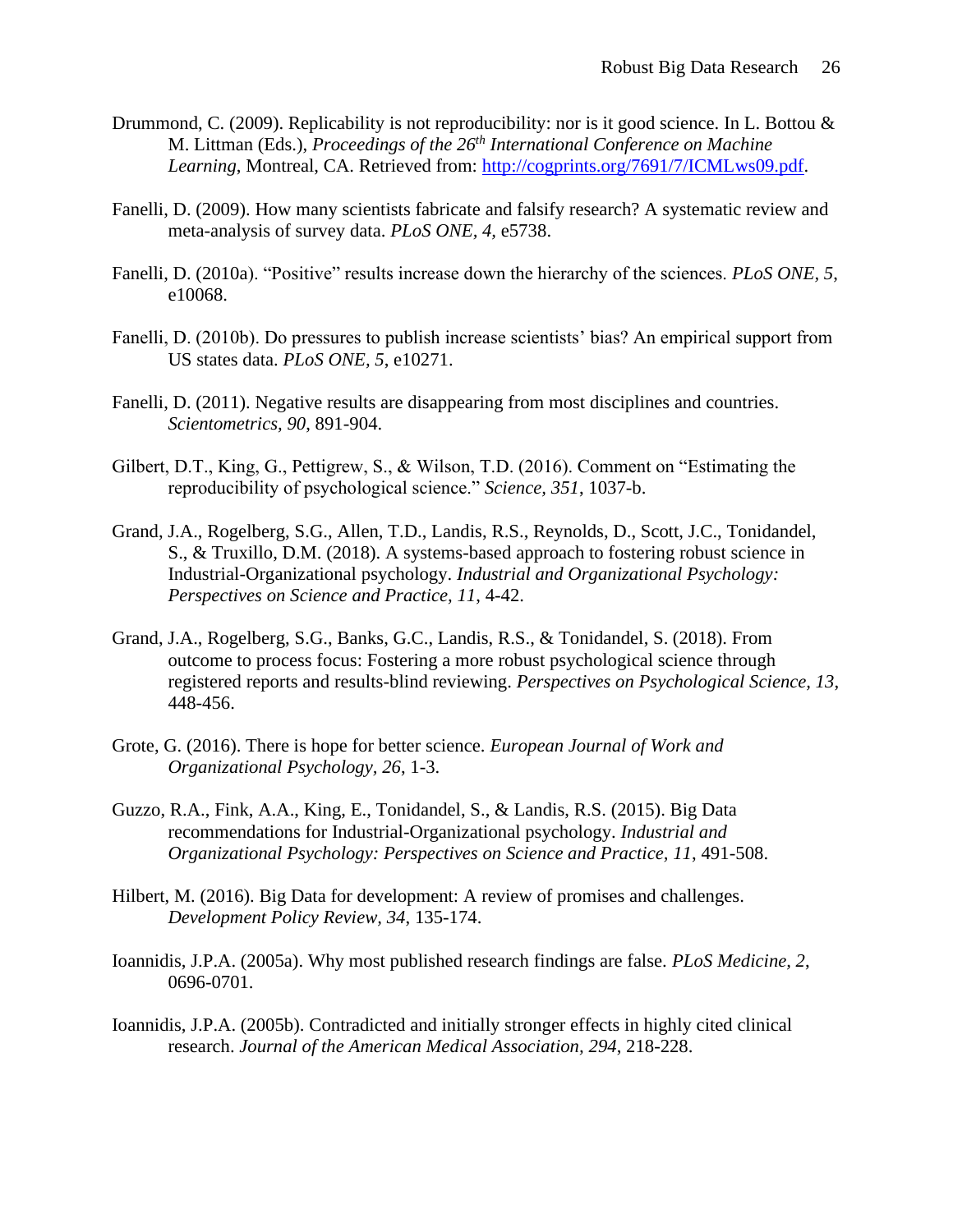- Jain, A.K., Mao, J., & Mohiuddin, K.M. (1996). Artificial neural networks: A tutorial. *Computer, 29*, 31-44.
- Kennedy, D. M., & McComb, S. A. (2014). When teams shift among processes: Insights from simulation and optimization. *Journal of Applied Psychology*, *99*, 784-815
- Kim, G.H., Trimi, S., & Chung, J.H. (2014). Big Data applications in the government sector. *Communications of the ACM, 57*, 78-85.
- Klein, R.A., Ratliff, K.A., Vianello, M., Adams Jr, R.B., Bahník, Š., Bernstein, M.J., ... & Cemalcilar, Z. (2014). Investigating variation in replicability. *Social psychology, 45*, 142- 152.
- Kozlowski, S. W. J., Chao, G. T., Chang, C.-H., & Fernandez, R. (2015). Team dynamics: Using "big data" to advance the science of team effectiveness. In S. Tonidandel, E. King, & J. Cortina (Eds.), Big data at work: The data science revolution and organizational psychology (pp. 272-309). New York, NY: Routledge Academic.
- Kozlowski, S.W.J., Chao, G.T., Grand, J.A., Braun, M.T., & Kuljanin, G. (2013). Advancing multilevel research design: Capturing the dynamics of emergence. *Organizational Research Methods, 16*, 581-615.
- Landers, R. N., Brusso, R. C., Cavanaugh, K. J., & Collmus, A. B. (2016). A primer on theorydriven web scraping: Automatic extraction of big data from the internet for use in psychological research*. Psychological Methods, 21*, 475-492.
- Lazer, D., Kennedy, R., King, G., & Vespignani, A. (2014). The parable of Google Flu: Traps in Big Data analytics. *Science, 343*, 1203-1205.
- Lazer, D., Pentland, A. S., Adamic, L., Aral, S., Barabasi, A. L., Brewer, D., ... & Jebara, T. (2009). Life in the network: the coming age of computational social science. *Science*, *323*, 721-723.
- Leetaru, K. (2017). A case study in Big Data and the replication crisis. *Forbes*. Retrieved from: [https://www.forbes.com/sites/kalevleetaru/2017/09/01/a-case-study-in-big-data-and-the](https://www.forbes.com/sites/kalevleetaru/2017/09/01/a-case-study-in-big-data-and-the-replication-crisis/#281f1c045105)[replication-crisis/#281f1c045105.](https://www.forbes.com/sites/kalevleetaru/2017/09/01/a-case-study-in-big-data-and-the-replication-crisis/#281f1c045105)
- Marcus, E. (2014). Credibility and reproducibility. *Cell, 159,* 965-966.
- McGrath, J.E. (1982). Dilemmatics: The study of research choices and dilemmas. In J.E. McGrath, J. Martin, & R.A. Kulka (eds.), *Judgment calls in research* (pp. 69-102). Beverly Hills, CA: Sage.
- National Academies of Sciences, Engineering, & Medicine. (2017). *Fostering Integrity in Research*. Washington, DC: The National Academies Press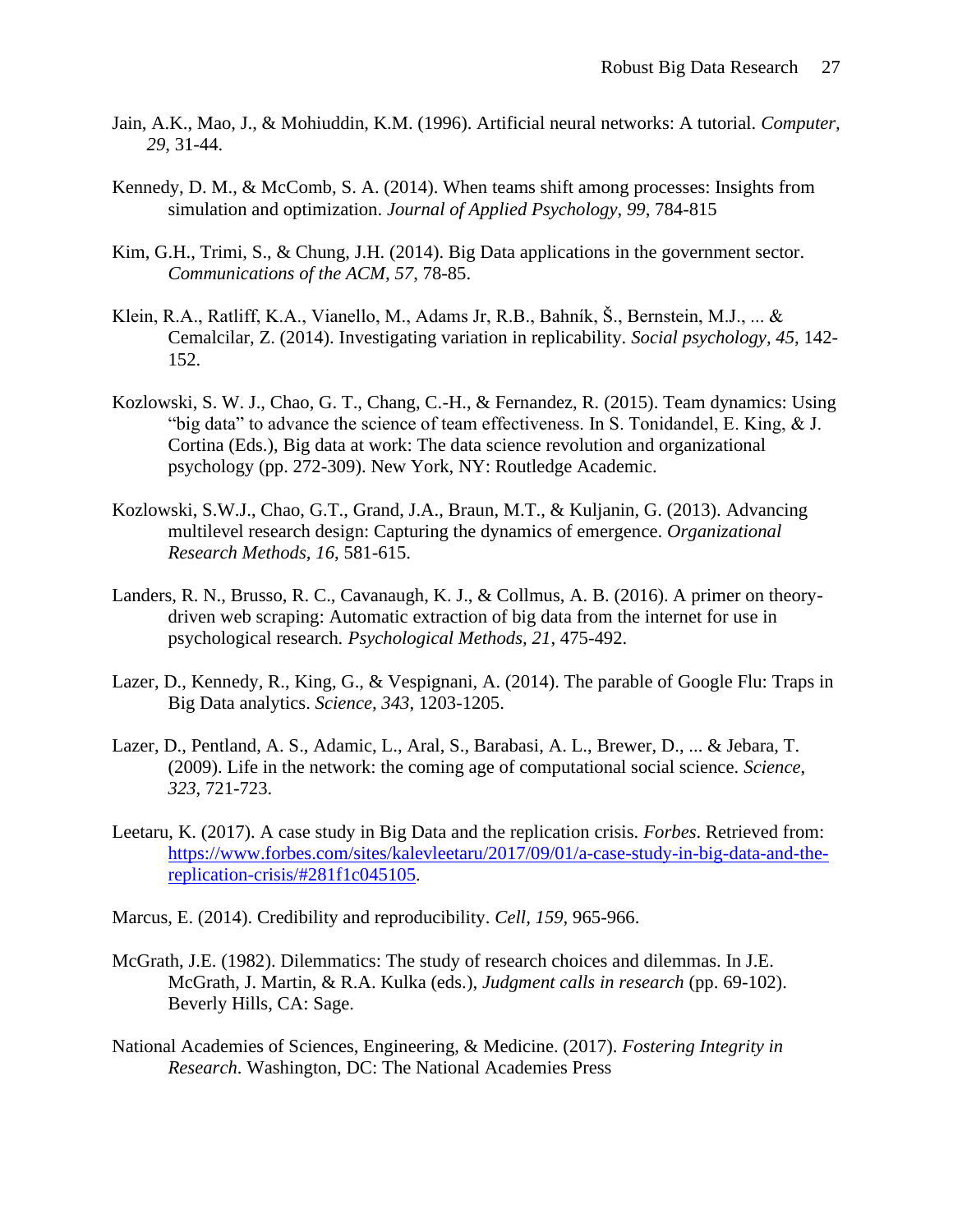- Nosek, B.A., Alter, G., Banks, G.C., Borsboom, D., Bowman, S.D., Breckler, S.J., … Yarkoni, T. (2015). Promoting an open research culture: Author guidelines for journals could help to promote transparency, openness, and reproducibility. *Science, 348*, 1422-1425.
- Open Science Collaboration (2015). Estimating the reproducibility of psychological science. *Science, 349*, aac4716.
- Peng, R.D. (2011). Reproducible research in computational science. *Science, 334*, 1226-1227.
- Poldrack, R.A., & Gorgolewski, K.J. (2014). Making big data open: Data sharing in neuroimaging. *Nature Neuroscience, 17*, 1510-1517.
- Rawat, S., & Meena, S. (2014). Publish or perish: Where are we heading? *Journal of Research in Medical Sciences, 19*, 87-89.
- Rubin, M. B. (2011, July). Fraud in organic chemistry. *Chemistry in New Zealand, 78,* 128-132.
- Ryan, J., & Herleman, H. (2015). A Big Data platform for workforce analytics. In S. Tonidandel, E. King, & J. Cortina (Eds.), *Big data at work: The data science revolution and organizational psychology* (pp. 19-42). NewYork, NY: Routledge.
- Sandve, G.K., Nekrutenko, A., Taylor, J., & Hovig, E. (2013). Ten simple rules for reproducible computational research. *PloS Computational Biology, 9*, e1003285.
- Simons, D. J. (2014). The value of direct replication. *Perspectives on Psychological Science, 9*,  $76 - 80$
- Simmons, J.P., Nelson, L.D., & Simonsohn, U. (2011). False-positive psychology: Undisclosed flexibility in data collection and analysis allows presenting anything as significant. *Psychological Science, 22*, 1359-1366.
- Stroebe, W., & Strack, F. (2014). The alleged crisis and the illusion of exact replication. *Perspectives on Psychological Science, 9*, 59-71.
- Whelan, T.J., & DuVernet, A.M. (2015). The big duplicity of Big Data. *Industrial and Organizational Psychology: Perspectives on Science and Practice, 8*, 509-515.
- Whiby, J., Coleman, T.D., Joseph, K., & Lazer, D. (2017). Exploring the ideological nature of journalists' social networks on Twitter and associations with news story content. *arXiv preprint [\(https://arxiv.org/abs/1708.06727v2\)](https://arxiv.org/abs/1708.06727v2)*.